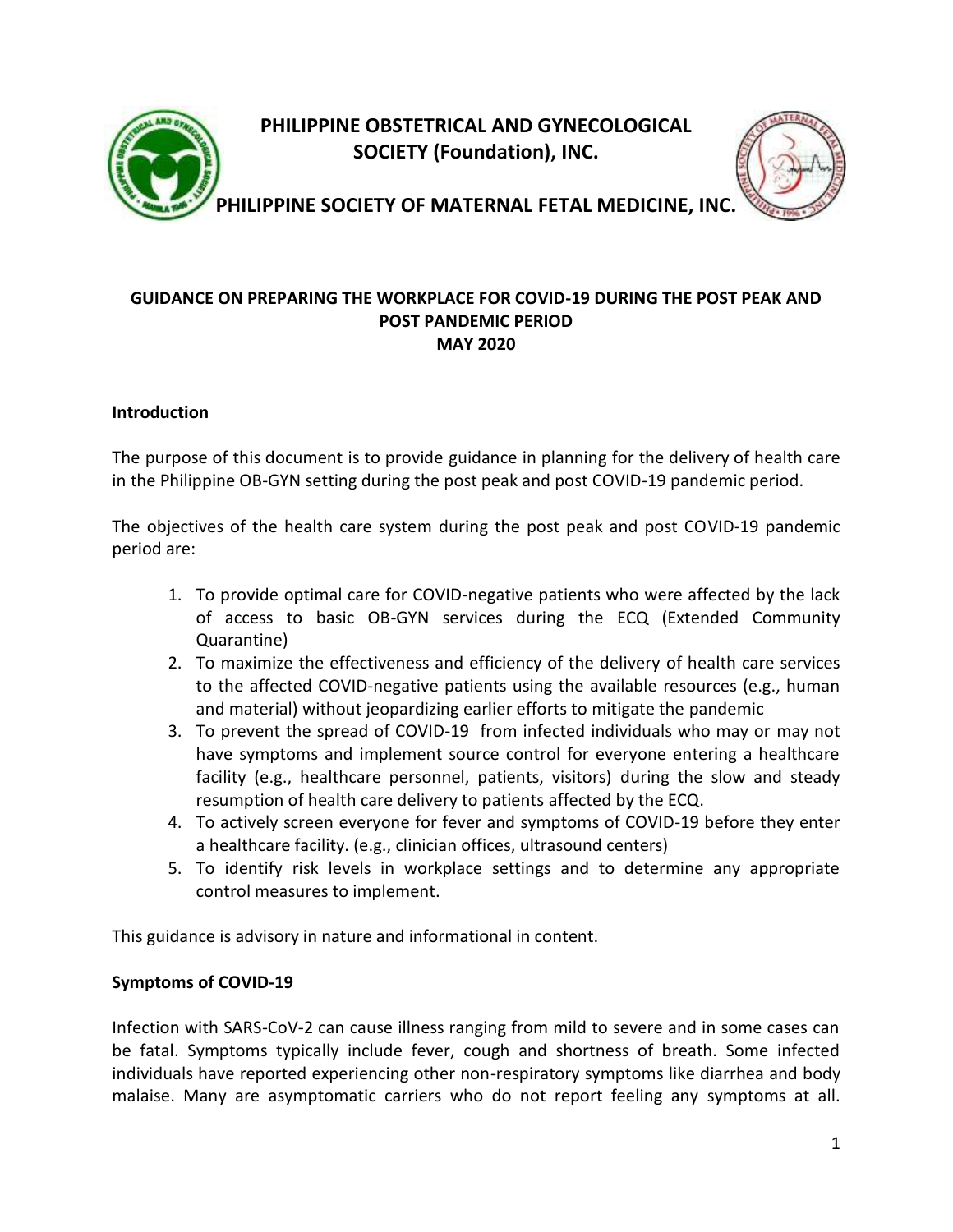According to current available data, 13-32% of maternal deliveries are from asymptomatic confirmed COVID-19 patients.

According to the Centers for Disease Control, symptoms of COVID-19 may manifest in as short as 2 days or as long as 14 days after exposure.

#### **How COVID-19 Spreads**

Infected persons can spread the virus to other individuals. The virus is thought to spread mainly from person-to-person, including:

- 1. Between persons who are in close contact with one another (within about 6 feet)
- 2. Through respiratory droplets produced when an infected individual coughs or sneezes. Droplets may land in the mouths or noses of nearby persons or possibly inhaled into the lungs.
- 3. It may be possible that a person may contract the virus by touching a surface or object that has SARS-CoV-2 on it, and transferred to their own mouth, nose or possibly their eyes. Although not a primary way of spread, this is a possibility.

Infected persons are said to be most contagious when they are most symptomatic (i.e., febrile, with cough and/or shortness of breath)

## **The role of the Health Care System in the Pandemic Response**

All levels and all parts of the health care system are involved in the health care response to the COVID-19 pandemic. The delivery of health care services particularly in pregnant women is especially challenging for practicing Obstetricians because the pregnant population was identified as a vulnerable group. The impact and burden of providing care both for the suspected or confirmed COVID-19 women and at the same time making services available for non-urgent non-COVID women would require an adapted health care response not only during, but also in the post peak and post pandemic period.

Strategies are required to minimize the stress on the health care system in order to maintain its operations at the best possible level. These strategies include:

- a. Use of telephone and internet assessment and advice.
- b. Promotion of self-care and self-isolation where appropriate.
- c. Facilitating appropriate access to primary care services in order to meet the needs of the non-COVID-19 patients.
- d. Use of innovative approaches and technologies (e.g., virtual assessments, monitoring tools and digital devices) will play a role in diverting patients from health care facilities to lessen exposure both for the health care providers and patients.
- e. Reduce facility risk by limiting points of entry and managing visitors, screening everyone entering a facility for COVID-19 symptoms.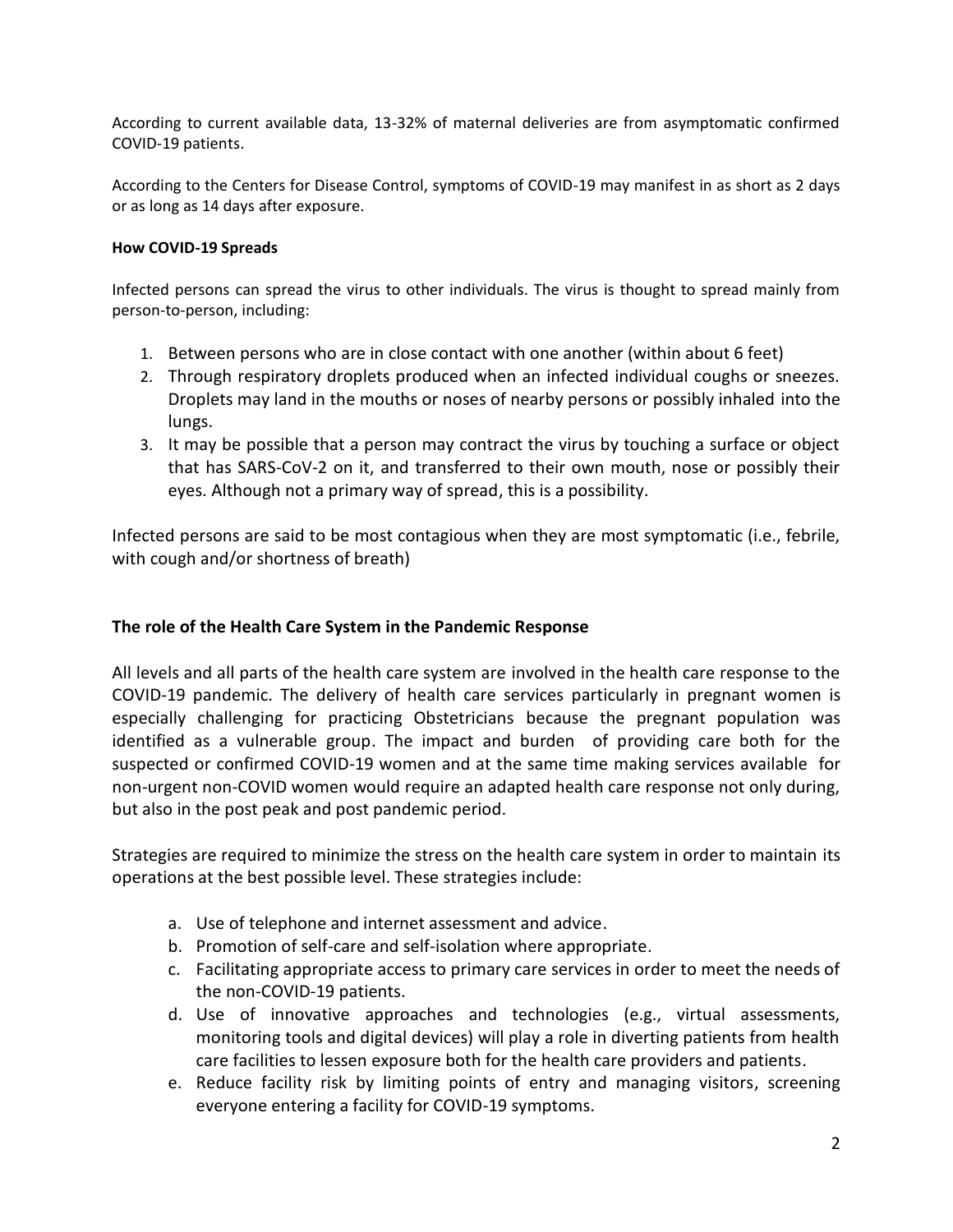- f. Isolation of symptomatic patients as soon as possible.
- g. Protecting the healthcare personnel by emphasizing hand hygiene, installing barriers to limit contact and exposure to patients, limit the number of staff providing care at one time.

### **Setting and Provider-specific Planning Considerations**

### **Virtual Assessment and Triage**

Telephone, web-based communication applications and other means of telecommunications technology should be used to provide assessment, triage, and advice. These are effective ways to manage and reduce the less urgent demand for health care, while also reducing the unnecessary exposure in a health care setting.

Planning considerations for these services include the following:

- a. Telephone lines might have to operate 24/7, with specific hotline numbers designated for certain services. (e.g., hotline number for OB-GYN consultation)
- b. Expect high call volumes, so service continuity and surge capacity planning for additional equipment and staff are needed to meet the demand and prevent staff burn out.
- c. Protocols and standard operating guidelines should be established for staff receiving calls and updated and adjusted regularly depending on the current situation.
- d. Applications and on-line tools for self-assessment and self-monitoring should be first be validated and promoted.

## **Primary Care Settings**

Providers in primary care settings (e.g., clinic offices) will be responsible for the assessment and treatment of non-COVID-19 patients during the post peak and post pandemic period. The demand for care upon the resumption of services depending on the pandemic scenario may be very high, so strategies to reduce and manage this demand is important.

Planning considerations for these services include the following:

- a. Whenever possible and available for most hospital settings that house clinician offices, to establish virtual consultations and telephone prescribing.
- b. Triaging medical appointments and prioritizing visits to those patients for whom acute care hospitalization may be prevented.
- c. Providing virtual care whenever possible.
- d. Implementing a system for prescription renewal without an office or clinic visit.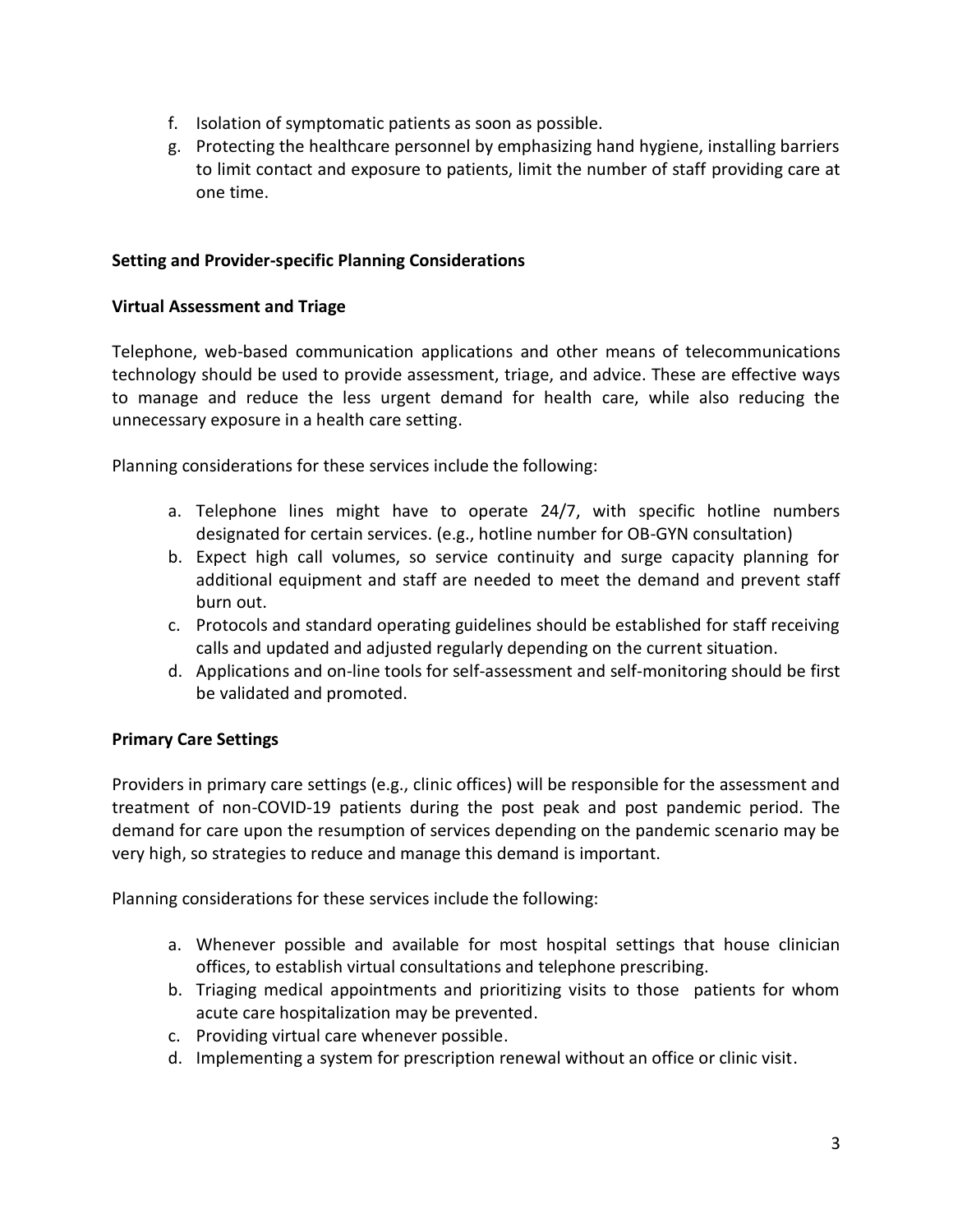- e. Making provisions for rapid assessment and treatment of patients with urgent concerns related to their pregnancy. (e.g., hypertension, preterm labor) or urgent gynecologic conditions (e.g., profuse vaginal bleeding).
- f. Continuing to provide services that are time sensitive such as contraception, testing for sexually transmitted infections and selected immunizations.
- g. Tracking deferred services in order to ensure proper follow up when appropriate. (e.g. ultrasound for growth monitoring).

## **Other hospital services**

Hospital laboratory services have a direct and central role in supporting patient care and should be prepared for heavy workloads as patient volumes increase after the lifting of the ECQ. As COVID-19 testing evolves, hospital laboratories will become involved in rapid diagnostics, thus supporting patient and outbreak management.

Some services particularly ultrasound procedures located in designated areas (antenatal surveillance, fetal monitoring and gynecologic diagnostic procedures) must be made COVID-19 free through strict compliance with IPC (Infection Prevention and Control) measures.

# **STEPS ALL HEALTH CARE SETTINGS CAN TAKE TO REDUCE HEALTH CARE WORKER'S RISK OF EXPOSURE TO SARS-CoV-2**

The following sections describe basic steps to adapt to reduce the risk of healthcare worker exposure to the virus in their designated workplace area.

## **Develop an Infectious Disease Preparedness and Response Plan**

Stay abreast with the guidelines from the Department of Health (DOH), the Philippine Obstetrical and Gynecological Society (POGS) and from its subspecialty societies and consider how to incorporate the recommendations and resources into workplace-specific plans.

Consider and address the level(s) of risk associated with various worksites and the tasks workers perform in those areas. Such considerations may include:

- What sources of SARS-CoV-2 might healthcare workers be exposed to including:
	- o The general public, patients and coworkers.
	- $\circ$  Sick individuals or those particularly at high risk of infection (e.g. healthcare workers who had unprotected exposures to people known to have, or suspected of having COVID-19).
- Non-occupational risk factors at home and in community settings.
- Workers' individual risk factors (e.g., older age; presence of chronic medical conditions, including immunocompromising conditions; pregnancy).
- Controls necessary to address those risks.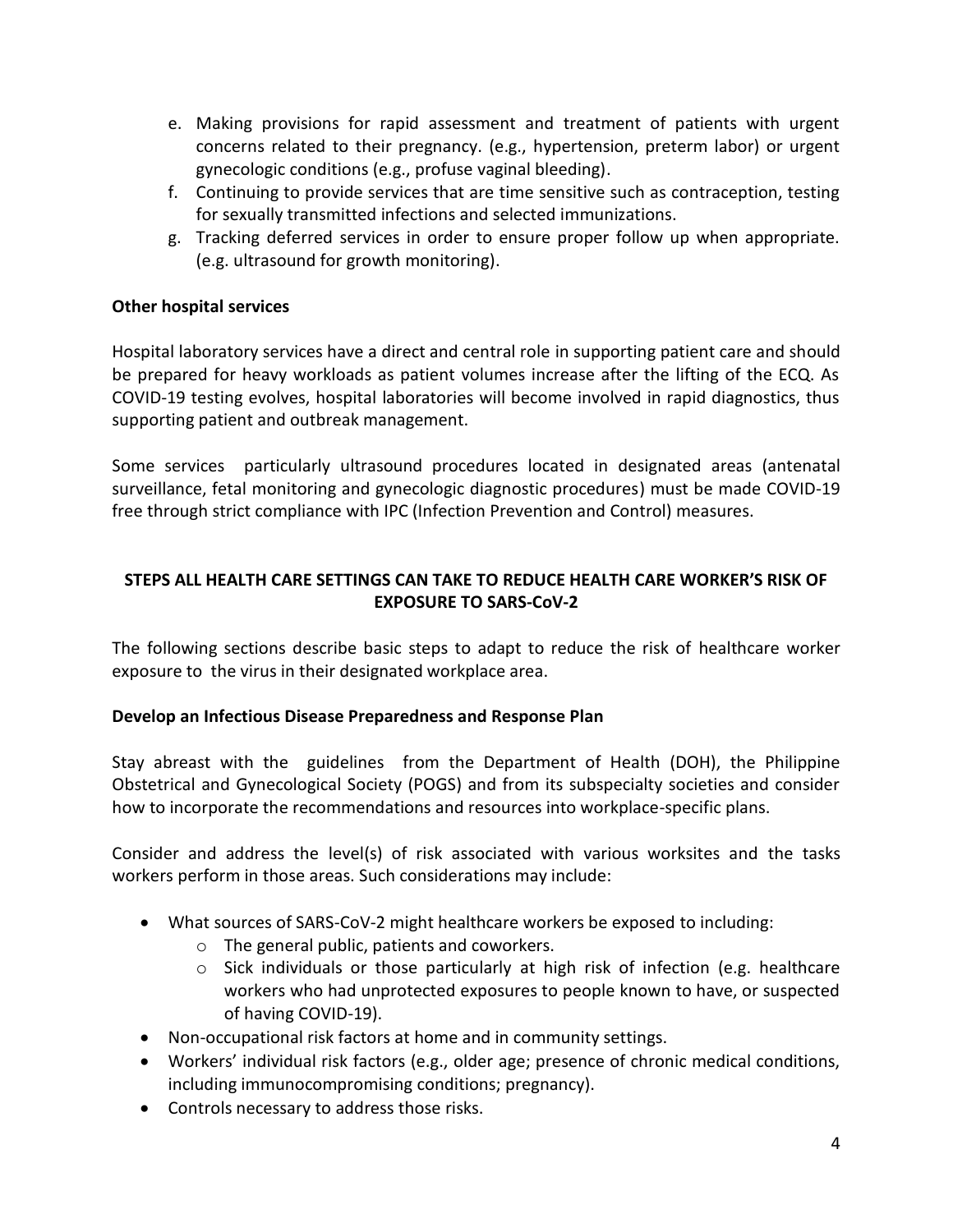Follow national guidelines and recommendations regarding the development of contingency plans for situations that may arise as a result of outbreaks, such as:

- Increase rates of absenteeism of healthcare workers.
- Need for social distancing, staggered work shifts, downsizing operations, exposure reducing measures such as telephone triaging and use of other technology based applications to deliver services.
- Options for conducting essential operations with a reduced skeletal work force.
- Interrupted supply chains or delayed deliveries of essential equipment (e.g. N95 masks, Personal Protective Equipment or PPE)

# **Prepare to Implement Basic Infection Prevention Measures**

All workplaces should implement good hygiene and infection control practices including:

- Promote frequent and thorough hand washing, including providing healthcare workers, patients and worksite visitors with a place to wash their hands.
- If soap and running water are not immediately available, provide alcohol-based hand rubs containing at least 60% alcohol.
- Encourage healthcare workers to stay home if they are sick
- Encourage respiratory etiquette, including covering mouths and nose when coughing or sneezing.
- Provide patients and the public with tissues and trash receptacles for potentially infectious material.
- Establish policies and practices such as increasing the physical distance among healthcare workers and patients
- Discourage healthcare workers from using other workers' phones, desks, offices, or other work tools and equipment when possible.
- Maintain regular housekeeping practices, including routine cleaning and disinfecting of surfaces, equipment and other elements of the work environment (e.g. ultrasound machines and probes after each and every use)
- Follow the manufacturer's instructions for use of all approved cleaning and disinfection products (e.g., concentration, application method and contact time, PPE)

# **Develop Policies and Procedures for Prompt Identification and Isolation of Sick People, if Appropriate**

- Prompt identification and isolation of potentially infectious individuals is a critical step in protecting healthcare workers and other patients at the workplace.
- Phone triaging of patients prior to clinic visit may prove useful to minimize exposure of healthcare team and other patients.
- Healthcare workers must inform immediate supervisor if they suspect possible exposure.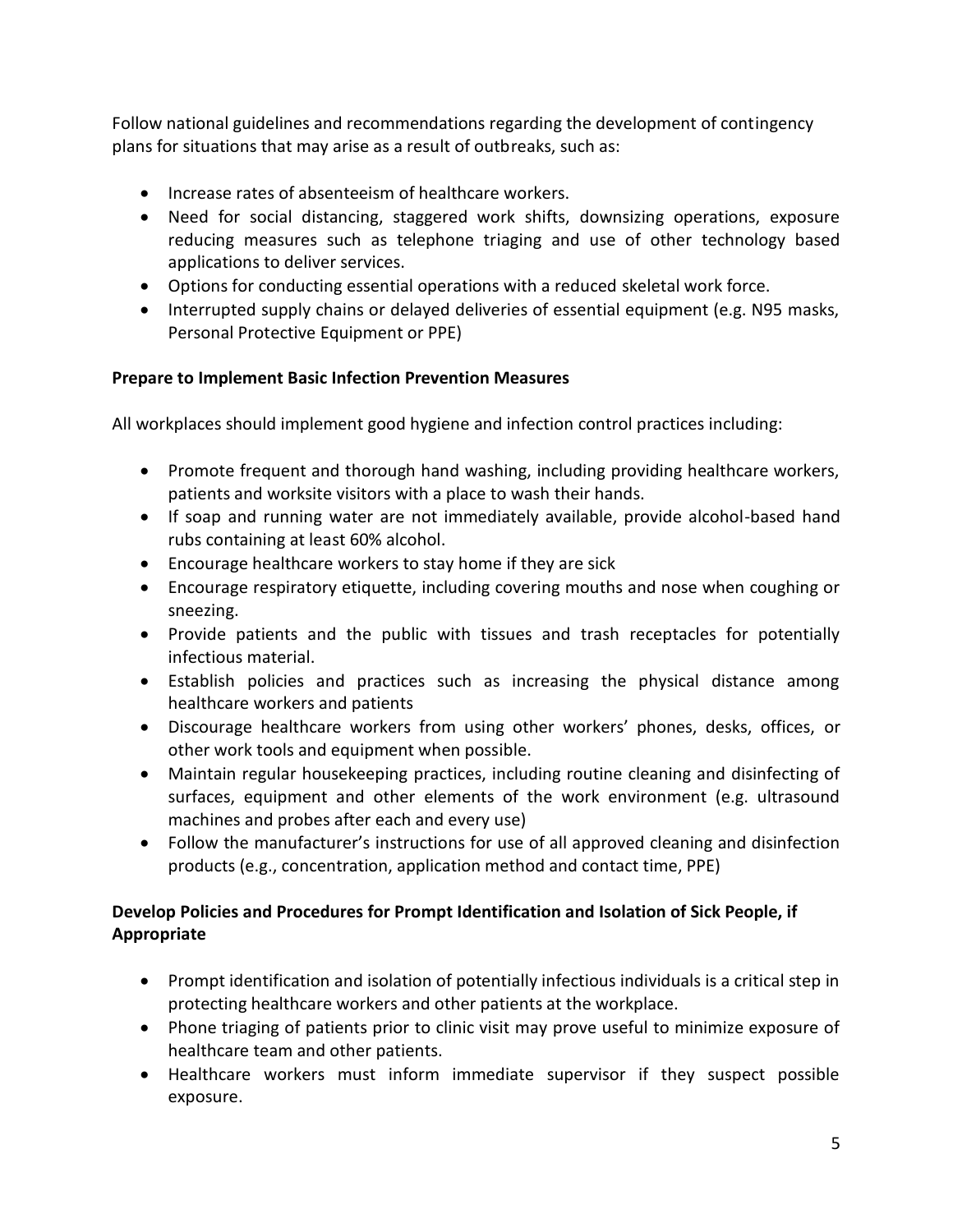- Healthcare workers must have written policies and protocols to follow including reporting to immediate supervisors, should they get sick or are experiencing symptoms of COVID-19.
- Where appropriate, there must be policies and procedures for immediate isolation of people who have signs and symptoms of COVID-19. There can be designated areas with closeable doors which may serve as isolation rooms until potentially sick individuals can be safely transferred to another facility.
- Take steps to limit spread of the respiratory secretions of an individual who may have COVID-19. Provide a face mask, if feasible and available. Implement a "NO FACE MASK, NO ENTRY" policy.
- Restrict the number of non-essential companions during clinic visits. If possible, only allow the patient to come in for scheduled appointments. For those who will need assistance like a Person With Disability (PWD), allow only one companion.

# **Develop, Implement, and Communicate about Out Patient Clinic/Workplace Flexibilities and Protections**

- Actively encourage sick healthcare workers to stay at home
- Ensure that sick leave policies are flexible and consistent with public health guidance and healthcare workers are aware of these policies.
- Be aware of the healthcare workers' concerns about compensation, leaves, safety and health and other issues that may arise during infectious disease outbreaks.
- Provide adequate, useful and appropriate training, education and informational material about the health and safety of workers, including proper hygiene practices and the use of workplace controls (including PPE).
- Workers who are well-informed and feel safe at work are less likely to be unnecessarily absent.
- Work with insurance companies/agencies including Philhealth (PHIC) to provide information to healthcare workers about medical care in the event of a COVID-19 outbreak.

## **Implement Workplace Controls**

Occupational safety and health professionals use a framework called the "hierarchy of controls" to select ways of controlling workplace hazards.

The best way to control a hazard is to systematically remove it from the workplace, rather than relying on workers to reduce their exposure. Since it may not be possible to eliminate the hazard during this COVID-19 pandemic, the most effective protection measures are (from most effective to least effective): engineering controls, administrative controls, safe work practices and PPE.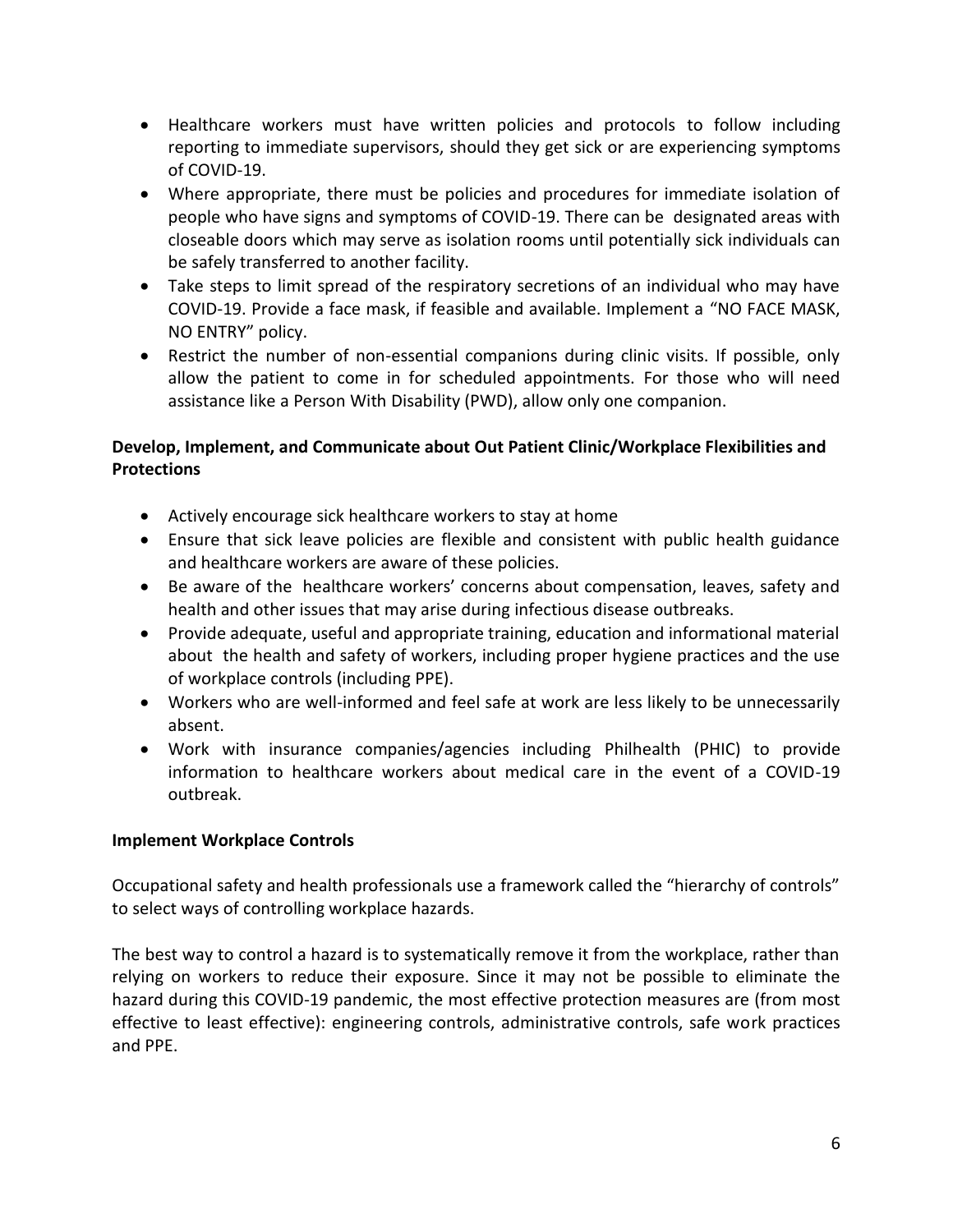**Table 1: Hierarchy of Workplace Controls**

| <b>PROTECTION MEASURE</b>                                              | <b>CONTROL STRATEGIES</b>                                |
|------------------------------------------------------------------------|----------------------------------------------------------|
| <b>Engineering Controls</b>                                            | Installing high-efficiency air filters.<br>$\bullet$     |
| Involve isolating employees from<br>$\bullet$<br>work related hazards. | Increasing ventilation rates in the<br>work environment. |
| These controls reduce exposure to<br>$\bullet$                         | Installing physical barriers, such as<br>$\bullet$       |
| hazards without relying on worker's                                    | clear plastic as droplet guards.                         |
| behavior.                                                              | Installing a drive-thru window for<br>$\bullet$          |
| Most cost-effective solution to                                        | patient services (e.g. nasopharyngeal                    |
| implement.                                                             | or oropharyngeal swabs).                                 |
|                                                                        | Specialized negative pressure                            |
|                                                                        | ventilation in some settings such as                     |
|                                                                        | for aerosol generating procedures.                       |
| <b>Administrative Controls</b>                                         | Encouraging sick workers to stay at<br>$\bullet$         |
| Requires action by the supervisor or<br>$\bullet$                      | home.                                                    |
| the healthcare worker                                                  | Minimizing contact among workers,<br>$\bullet$           |
| Involves changes in work policy or                                     | and patients by replacing face-to-face                   |
| procedures to reduce or minimize                                       | meetings with virtual communications                     |
| exposure to a hazard.                                                  | and implementing Telehealth.                             |
|                                                                        | Establishing alternating days or extra                   |
|                                                                        | shifts that reduce the total number of                   |
|                                                                        | healthcare workers in the facility at a                  |
|                                                                        | given time, allowing them to maintain                    |
|                                                                        | distance from one another while                          |
|                                                                        | maintaining a full onsite work week.                     |
|                                                                        | Discontinuing nonessential travel to                     |
|                                                                        | locations with ongoing COVID-19<br>outbreaks.            |
|                                                                        |                                                          |
|                                                                        | Developing emergency<br>communication plans, including a |
|                                                                        | forum for answering workers'                             |
|                                                                        | concerns and internet-based                              |
|                                                                        | communications, if feasible.                             |
|                                                                        | Providing healthcare workers with up-                    |
|                                                                        | to-date education and training on                        |
|                                                                        | COVID-19 risk factors and protective                     |
|                                                                        | behaviors (e.g., cough etiquette,                        |
|                                                                        | proper use and care of PPE)                              |
|                                                                        | Training healthcare workers and                          |
|                                                                        | other personnel who need to use                          |
|                                                                        | protective clothing and equipment on                     |
|                                                                        | how to put it on, use/wear it, and                       |
|                                                                        | take it off correctly, including in the                  |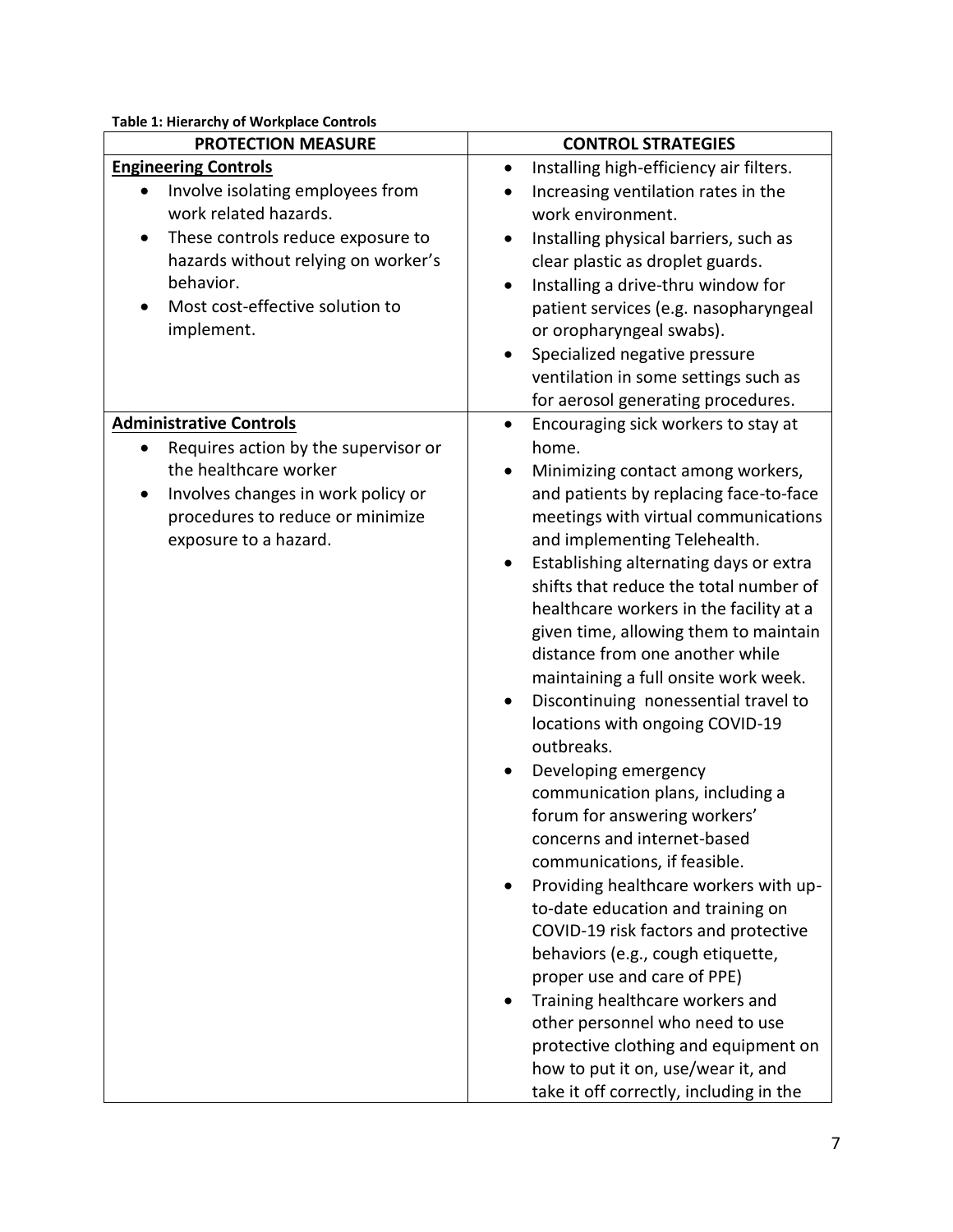|                                                                                                                                                                                                                                                                                                                                                                        | context of their current and potential<br>duties.<br>Training material (infographics) should<br>be posted on designated areas, easy<br>to understand and available in the<br>appropriate language and literacy<br>level of all workers.                                                                                                                                                                                                                                                                                                                                                                                                                                                                                |
|------------------------------------------------------------------------------------------------------------------------------------------------------------------------------------------------------------------------------------------------------------------------------------------------------------------------------------------------------------------------|------------------------------------------------------------------------------------------------------------------------------------------------------------------------------------------------------------------------------------------------------------------------------------------------------------------------------------------------------------------------------------------------------------------------------------------------------------------------------------------------------------------------------------------------------------------------------------------------------------------------------------------------------------------------------------------------------------------------|
| <b>Safe Work Practices</b><br>Type of administrative control that<br>include procedures for safe and<br>proper work used to reduce the<br>duration, frequency or intensity of<br>exposure to a hazard.                                                                                                                                                                 | Providing resources and a work<br>environment that promotes personal<br>hygiene. (ex. provide tissues, no-<br>touch trash cans, hand soap, alcohol-<br>based hand rubs with at least 60%<br>alcohol, disinfectants, disposable<br>towels for workers to clean their work<br>surfaces)<br>Requiring regular hand washing or<br>using alcohol-based hand rubs.<br>Post steps in handwashing<br>infographics in restrooms/wash areas.                                                                                                                                                                                                                                                                                     |
| Personal Protective Equipment (PPE)<br>Correct use of PPE can help prevent<br>certain exposures but should not<br>replace other prevention strategies.<br>Recommendations for PPE specific to<br>an occupation or task may change<br>according to periodic risk assessment<br>for workers and information on PPE<br>effectiveness in preventing spread of<br>COVID-19. | All types of PPE must be:<br>Selected based upon the<br>$\circ$<br>hazard to the worker.<br>Properly fitted and periodically<br>$\circ$<br>refitted as applicable (e.g.<br>respirators).<br>Consistently and properly<br>$\circ$<br>worn when required.<br>Regularly inspected,<br>$\circ$<br>maintained, and replaced as<br>necessary.<br>Properly removed, cleaned,<br>$\circ$<br>and stored or disposed of as<br>applicable to avoid<br>contamination to self, others,<br>or the environment.<br>Employers or facilities are<br>$\circ$<br>obligated to provide their<br>workers with PPE to keep<br>them safe while performing<br>their tasks.<br>Consider using a surgical N95<br>$\circ$<br>respirator when both |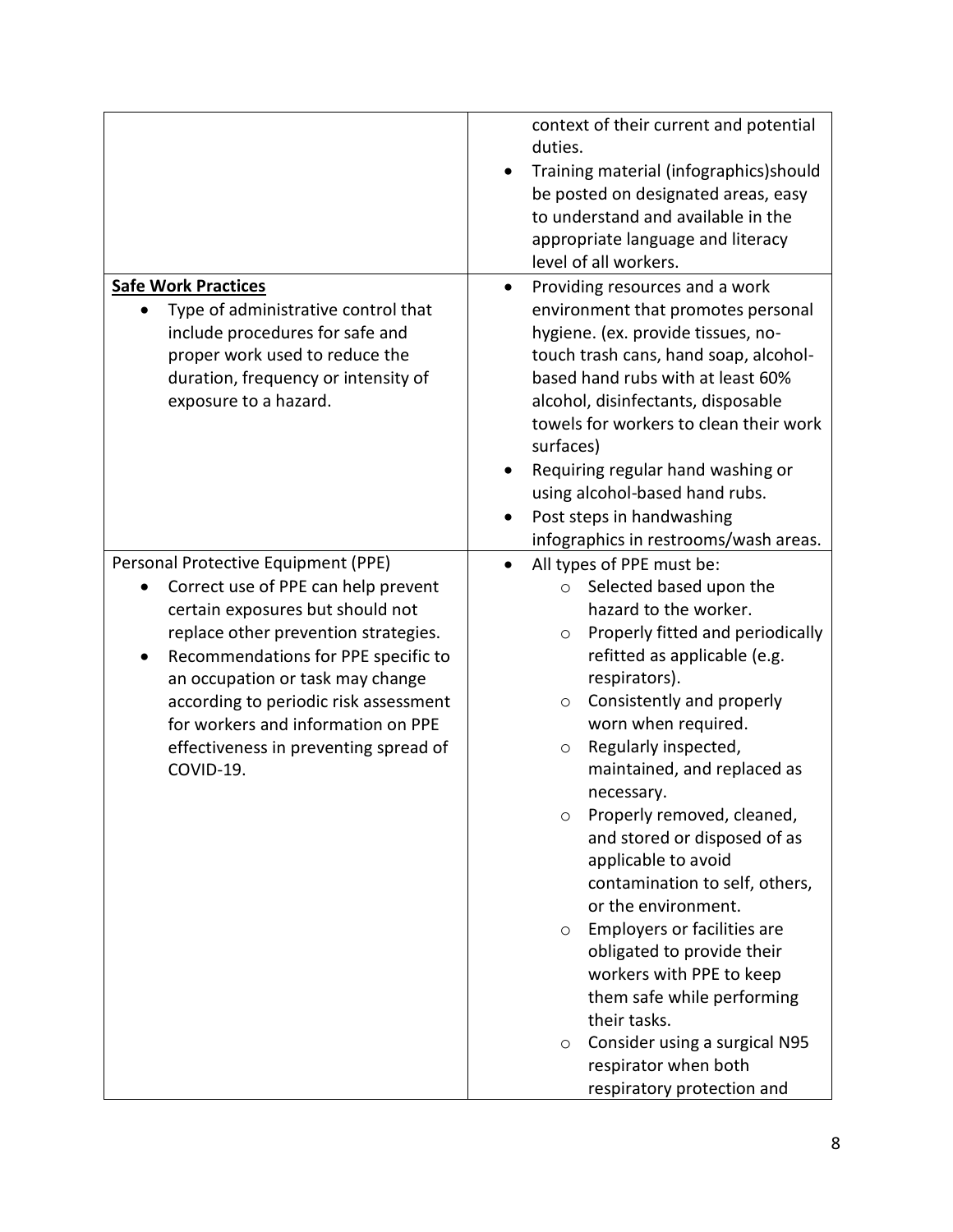| resistance to blood and bodily<br>fluids is needed.<br>Face shields may be worn on<br>$\circ$<br>top of a respirator to prevent<br>bulk contamination of the<br>respirator. |
|-----------------------------------------------------------------------------------------------------------------------------------------------------------------------------|
|-----------------------------------------------------------------------------------------------------------------------------------------------------------------------------|

### **How to Protect Yourself in the Workplace during the Post peak and Post Pandemic Period**

The best strategy to reduce the risk of becoming infected is to avoid crowded settings which increases the risk of exposure to an individual with the infection. Ensure facility policies and practices are in place to minimize exposure to respiratory pathogens including SARS-Cov-2.

Measures should be implemented before patient arrival, upon arrival throughout the duration of the patient's visit, and until the patient's room and all equipment used are cleaned and disinfected.

As part of aggressive source control measures, healthcare facilities should consider implementing policies requiring patients and visitors entering the facility to wear a cloth face covering (if tolerated) while in the building, regardless of symptoms. This approach is consistent with the recommendation to the general public advising them to wear a cloth face covering whenever they must leave their home.

Basic hygiene and social distancing precautions that can be used in every workplace include the following:

- Stay home if you are sick.
- Wash your hands frequently with soap and water for 20 seconds or with a hand sanitizer if soap and water are not available.
- Avoid touching your nose, mouth and eyes.
- Cover your coughs and sneezes with a tissue, or cough and sneeze into the inside of your elbow.
- Dispose of tissues in no-touch trash receptacles.
- Wash your hands or use a hand sanitizer after coughing, sneezing or blowing your nose.
- Avoid close contact (within 6 feet) with coworkers and patients.
- Avoid shaking hands and always wash your hands after physical contact with others.
- If wearing gloves, always wash your hands after removing them.
- Keep frequently touched common surfaces (e.g. telephones, computers, medical equipment etc.) clean.
- Try not to use other workers' phones, desks, offices, or other work tools and equipment.
- Minimize group face-to-face meetings ; use e-mails, phones and text messaging.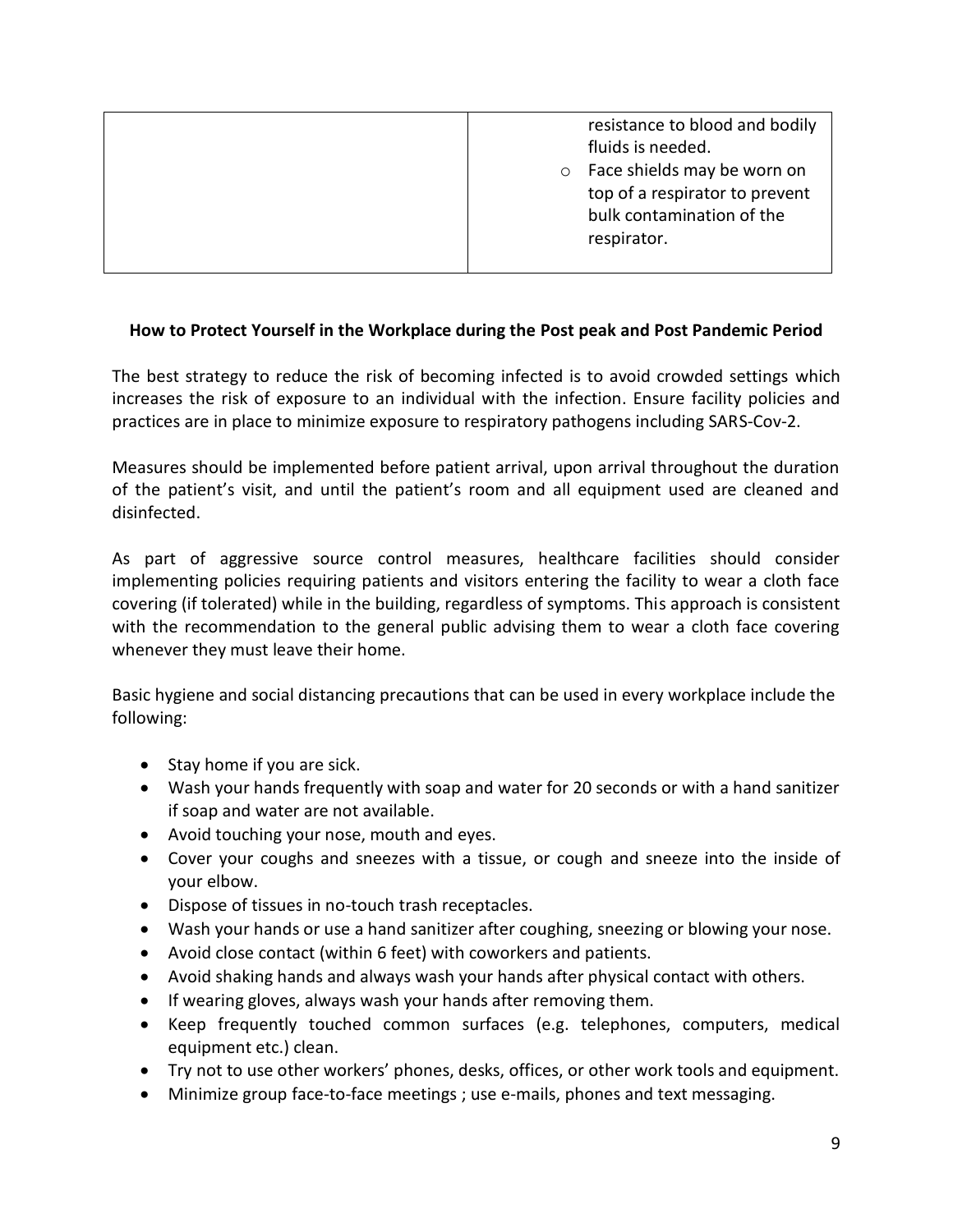- If meetings are unavoidable, avoid close contact (within 6 feet) with others and ensure meeting room is properly ventilated.
- Limit unnecessary visitors in the clinic/workplace.
- Maintain a healthy lifestyle; attention to rest, diet, exercise and relaxation helps maintain physical and emotional health.

### **Patients and Visitors**

Patients and visitors should, ideally be wearing their own cloth face covering\* upon arrival to the facility. If not, they should be offered a facemask or cloth face covering as supplies allow, which should be worn while they are in the facility (if tolerated). They should also be instructed that if they must touch or adjust their cloth face covering they should perform hand hygiene immediately before and after.

Since cloth face coverings can become saturated with respiratory secretions, care should be taken to prevent self-contamination. They should be changed if they become soiled, damp, or hard to breathe through and laundered regularly. Hand hygiene should be performed immediately before and after any contact with the cloth face covering.

\*Cloth face coverings are NOT PPE and should not be worn for the care of patients with known or suspected COVID-19.

## **Before arrival**

- When scheduling appointments for routine prenatal or gynecological care, instruct patients to call ahead. There may be a need to reschedule their appointment if they develop fever or symptoms of COVID-19 on the day of visit.
- Advise patients to put on their cloth face covering regardless of symptoms before entering the facility.
- Advise patients that they may be required to sign a health declaration form that would include their contact numbers for possible contact tracing when needed.

#### **Upon Arrival and During the Visit**

- Limit and monitor points of entry to the facility.
- Advise patients and companion (ideally one and only if essential) to wear cloth face covering or facemask before entering the building and await screening for fever and other symptoms of COVID-19.
- Take steps to ensure everyone adheres to respiratory hygiene and cough etiquette, hand hygiene, and all patients follow triage procedures throughout the duration of the visit.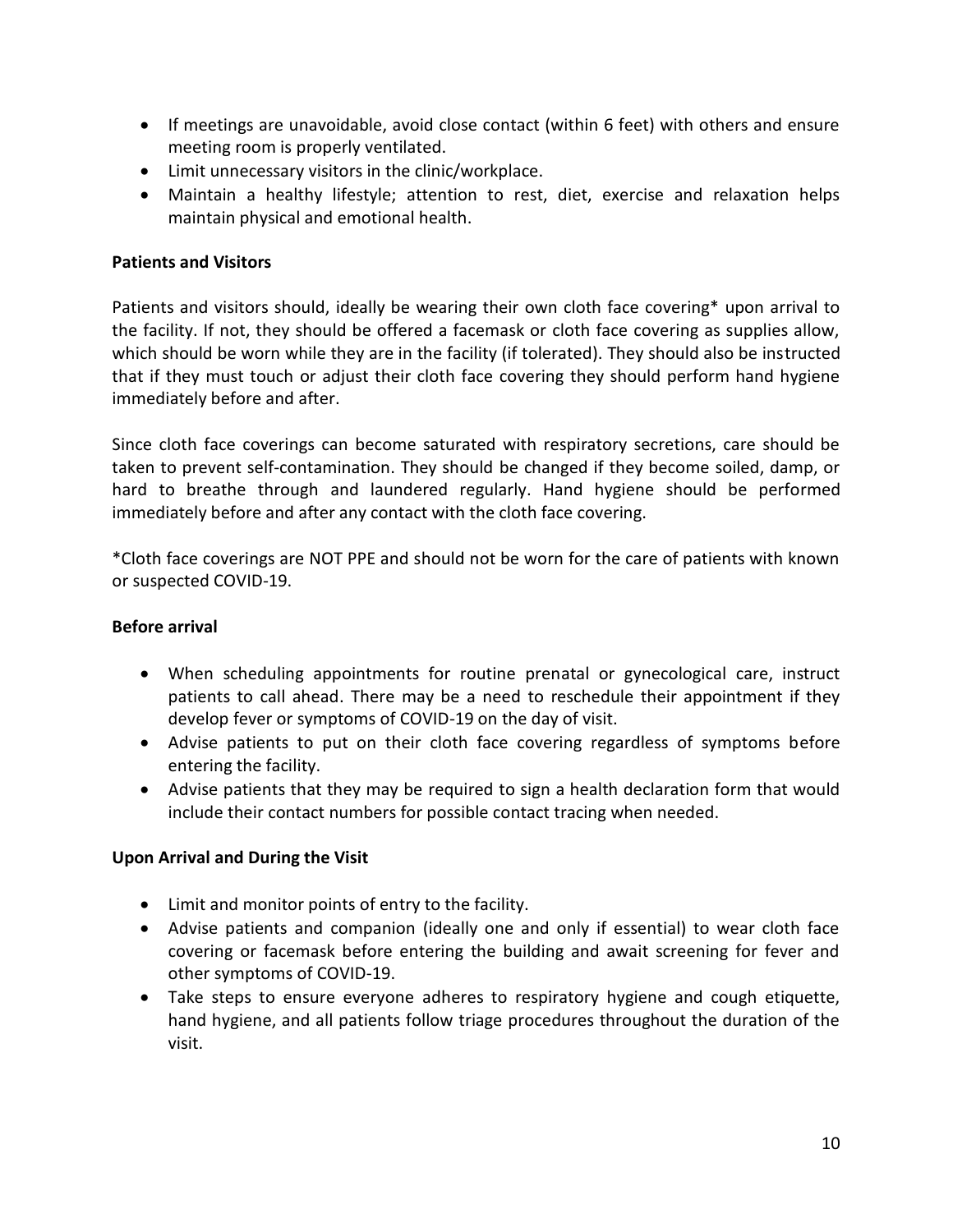- $\circ$  Post visual alerts/aids at the entrance and strategic places (e.g., waiting areas, elevators) to provide instructions in appropriate languages about hand hygiene, respiratory hygiene and cough etiquette.
- $\circ$  Instructions should include wearing a cloth face covering or facemask for source control and how and when to perform hand hygiene.
- $\circ$  Provide supplies for respiratory hygiene and cough etiquette, including alcohol based hand rub (ABHR) with at least 60% alcohol, tissues, and no touch trash bins at healthcare facility entrances, waiting rooms and patient check-ins.
- $\circ$  Install physical barriers (e.g., glass or plastic windows) at reception areas to limit close contact between triage personnel and potentially infectious patients.
- o Consider establishing triage stations outside the facility to screen patients and visitors before they enter.
- Ensure rapid, safe triage and isolation of patients with symptoms of suspected COVID-19 or other respiratory infection.
- Isolate patients with symptoms of COVID-19 in an examination room with the door closed. If an examination room is not readily available, ensure the patient is not allowed to wait among other patients seeking care.

# **Healthcare Providers (HCP)**

- HCP should perform hand hygiene before and after all patient contact, contact with potentially infectious material, and before putting on and after removing PPE. Including gloves.
- HCP should perform hand hygiene by using ABHR with at least 60% alcohol or washing hands with soap and water for at least 20 seconds. If hands are visibly soiled, use soap and water before returning to ABHR.
- Healthcare facilities should ensure that hand hygiene supplies are readily available to all personnel in every point of care location.
- Employers should select appropriate PPE and provide it to HCP in accordance to DOH standards.
- HCP must receive training on and demonstrate an understanding of:
	- o When to use PPE
	- o What PPE is necessary
	- o How to properly don, use and doff PPE in a manner to prevent selfcontamination.
	- o How to properly dispose of or disinfect and maintain PPE
	- o Understand the limitations of PPE
- Any reusable PPE must be properly cleaned, decontaminated and maintained after and between uses.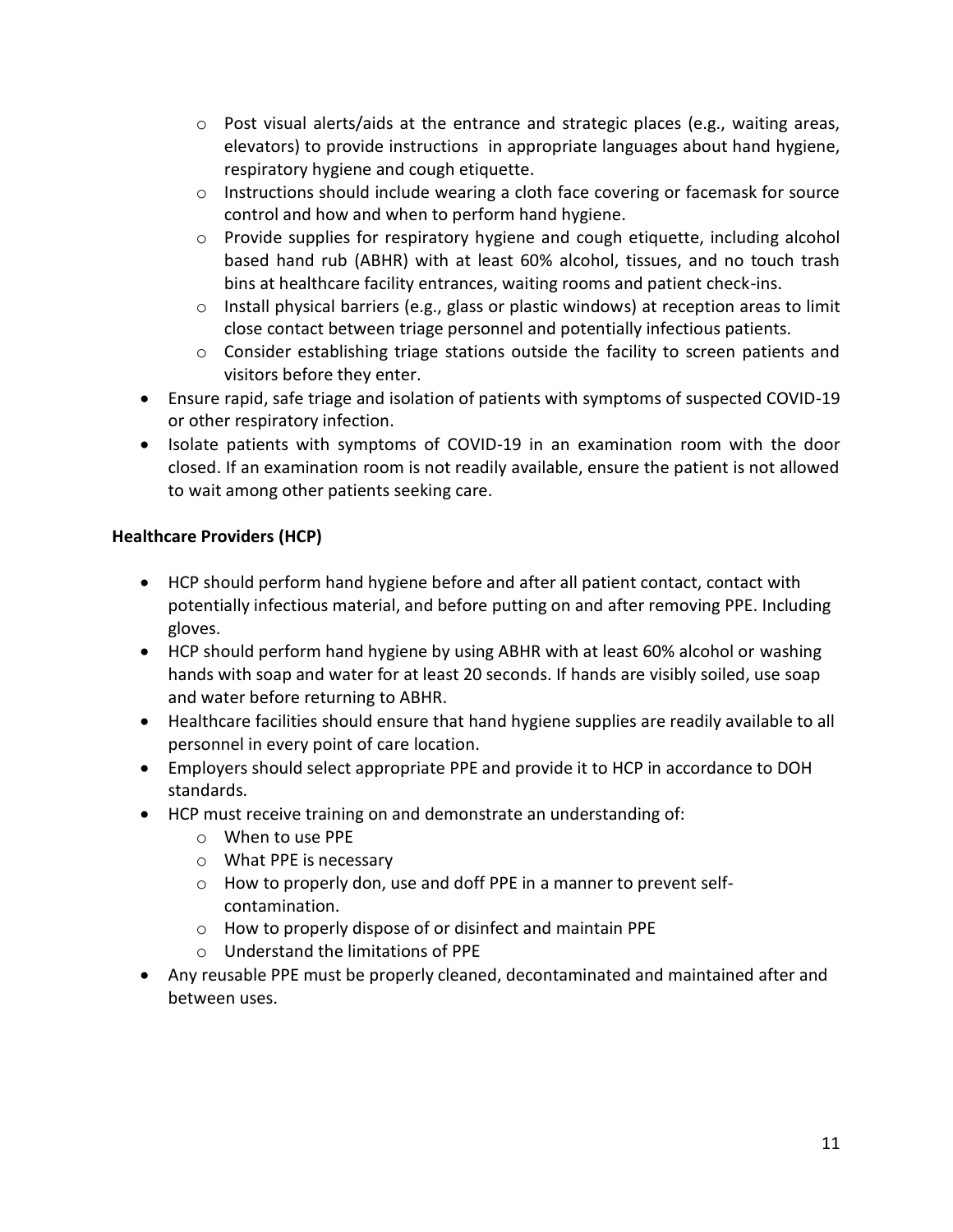### **DEFINITION OF TERMS**

**Personal Protective Equipment (PPE)** – includes any gear to protect against infection (gloves, face masks, N95 mask/respirators, goggles, face shield, gown, scrub suits, coveralls, shoes, booties/shoe covers)

- LEVEL 1 PPE- surgical mask, alcohol based hand rub (ABHR)
- LEVEL 2 PPE- surgical mask, goggles or face shield
- LEVEL 3 PPE- N95 mask, goggles or face shield, gloves, surgical cap, scrub suits, gowns (or coveralls), shoe covers
- LEVEL 4 PPE- N95 mask (or PAPR\*), goggles or face shield, double gloves, surgical cap, scrub suits, coveralls, dedicated shoes, shoe covers

\*Powered Air Purifying Respirator – protects the user by filtering out contaminants in the air by using a battery-operated blower to provide the user with clean air through a tight fitting respirator, a loose-fitting hood or a helmet.

**Appropriate use of PPE in relation to Risk Level of Transmission in Hospital Areas (Zones)** (Used by UP-PGH, from the University of Kansas Health Systems)

| <b>RISK LEVEL</b>             | <b>ZONE</b>   | <b>LEVEL OF PPE</b> |
|-------------------------------|---------------|---------------------|
| LOW RISK level of             | <b>GREEN</b>  | Level 1 or 2 PPE    |
| transmission                  |               |                     |
| <b>MODERATE RISK level of</b> | <b>ORANGE</b> | Level 3 or 4 PPE    |
| transmission                  |               |                     |
| HIGH RISK level of            | <b>RED</b>    | Level 3 or 4 PPE    |
| transmission                  |               |                     |

## **TABLE 2. LEVELS OF PERSONAL PROTECTION EQUIPMENT (PPE) FOR HEALTHCARE WORKERS PROVIDING SERVICES TO PATIENTS**

This table shows the recommended PPE to minimize risk of cross-transmission of infection to self and others when providing patient care. It is advised that clinicians should observe good judgment and make sound decisions based on the suspected/known infectious agent, which in particular is the **SARS-CoV-2**, the severity of illness, transmission route of the infectious agent, care settings and procedures undertaken.

| <b>LEVEL</b>    | <b>RECOMMENDED PPE</b>                                                                                                                                                     | <b>CLINICAL</b><br><b>SCENARIO/EXAMPLE OF</b><br><b>INFECTIOUS AGENT</b>                                       |
|-----------------|----------------------------------------------------------------------------------------------------------------------------------------------------------------------------|----------------------------------------------------------------------------------------------------------------|
| LEVEL 1 (SCIPs) | <b>Standard Infection Control</b><br>Precautions (SICPs)<br>Disposable apron<br>Disposable gloves<br>*Consider eye & face protection<br>(fluid-resistant Type IIR surgical | No suspected or known<br>infectious agent<br>Anticipated exposure to<br>٠<br>blood and/or other body<br>fluids |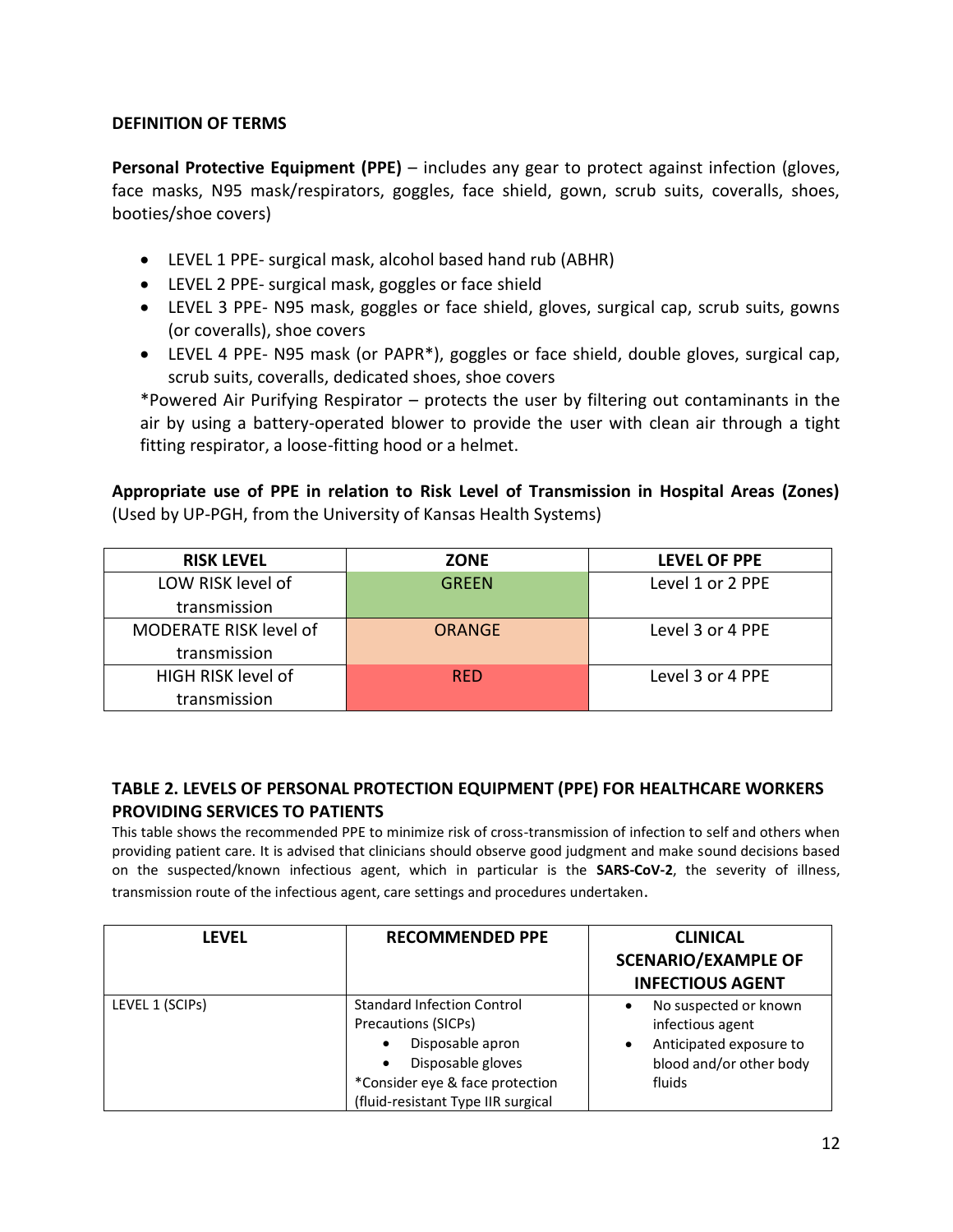|                                    | face mask/ full face visor or<br>goggles) if risk of spraying or<br>splashing is anticipated.                                                                                                                                                                                                                                                                                                                                                                 |                                                                                                                                                                                                                                 |
|------------------------------------|---------------------------------------------------------------------------------------------------------------------------------------------------------------------------------------------------------------------------------------------------------------------------------------------------------------------------------------------------------------------------------------------------------------------------------------------------------------|---------------------------------------------------------------------------------------------------------------------------------------------------------------------------------------------------------------------------------|
| LEVEL 2<br>CONTACT                 | DIRECT/INDIRECT CONTACT<br><b>PRECAUTIONS</b><br>Disposable apron;<br>consider fluid-<br>resistant disposable<br>gown if apron<br>provides inadequate<br>cover for the<br>procedure/task being<br>performed<br>Disposable gloves<br>*Consider eye & face protection<br>(fluid-resistant Type IIR surgical<br>face mask & goggles or fluid-<br>resistant Type IIR surgical face<br>mask & full face visor) if risk of<br>spraying or splashing is anticipated. | Suspected or<br>confirmed infectious<br>agent spread by<br>direct/indirect<br>contact<br>Examples: C. difficile,<br>hepatitis C, MRSA,<br>Norovirus, Salmonella<br>Anticipated exposure<br>to blood and/or other<br>body fluids |
| <b>LEVEL 2-3</b><br><b>DROPLET</b> | DROPLET (RESPIRATORY)<br><b>PRECAUTIONS</b><br>Disposable apron;<br>٠<br>consider fluid-resistant<br>disposable gown if apron<br>provides inadequate cover<br>for the procedure/task<br>being performed<br>Disposable gloves<br>Fluid-resistant Type IIR<br>surgical face mask &<br>goggles or fluid-resistant<br>Type IIR surgical face mask<br>& full face visor                                                                                            | Suspected or confirmed<br>$\bullet$<br>infectious agent spread by<br>the droplet route<br>Examples: SARS-CoV-2, Whooping<br>cough, Influenza                                                                                    |
| LEVEL 3<br><b>AIRBORNE</b>         | AIRBORNE (RESPIRATORY)<br><b>PRECAUTIONS</b><br>Disposable apron;<br>$\bullet$<br>consider fluid-resistant<br>disposable gown if apron<br>provides inadequate cover<br>for the procedure/task<br>being performed<br>Disposable gloves<br>Filtering face piece 3<br>(FFP3) respirator and eye<br>protection or a powered<br>hood respirator                                                                                                                    | Suspected or confirmed<br>infectious agent spread by<br>the airborne route<br>Examples: Chickepox, PTB,<br>Measles, SARS-CoV-2 (?)                                                                                              |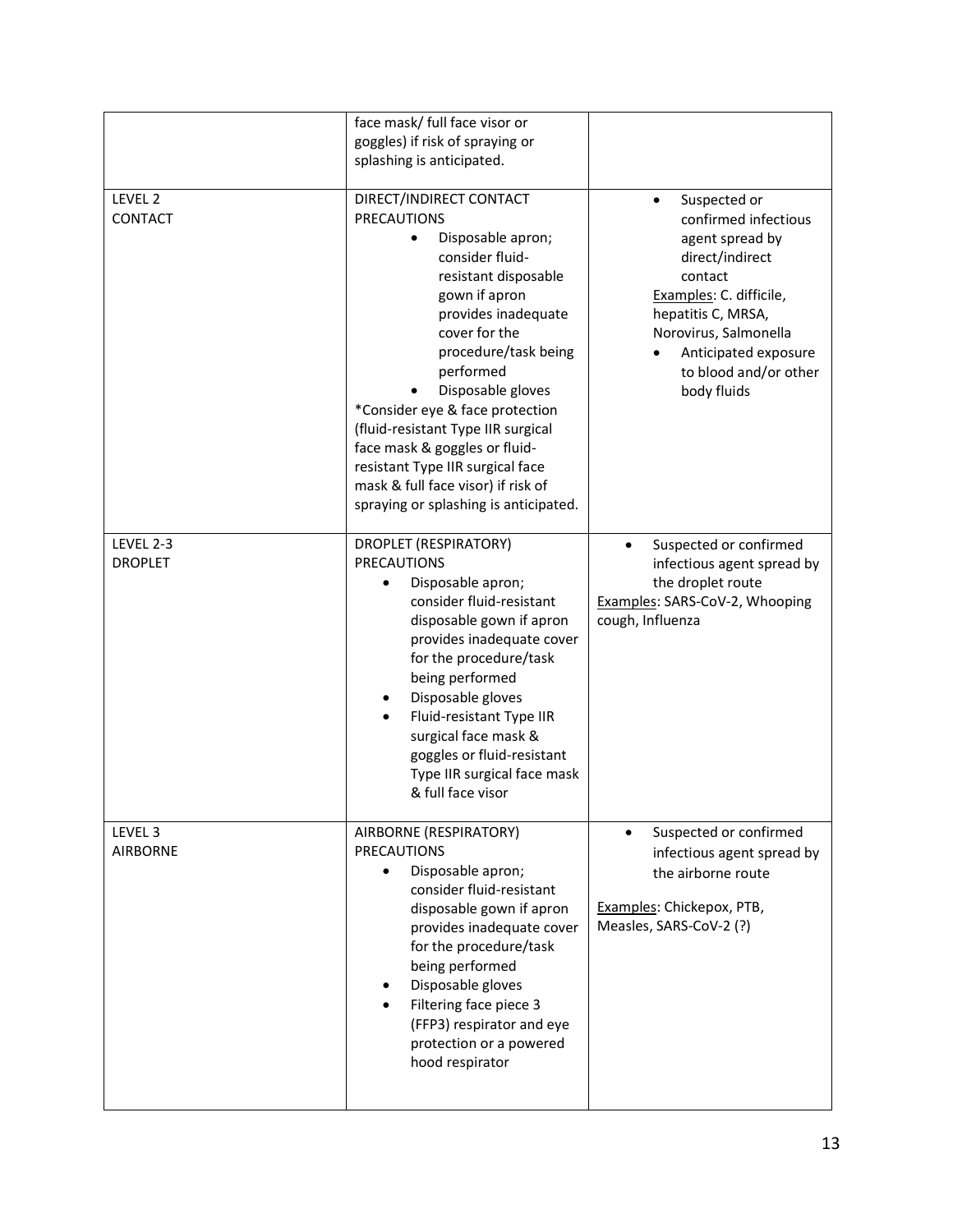|                              | FOR ALL AEROSOL-GENERATING PROCEDURES: FFP3 respirator (and eye protection) or a powered                                                                                                                                                                   |                                                                                                                                                                     |
|------------------------------|------------------------------------------------------------------------------------------------------------------------------------------------------------------------------------------------------------------------------------------------------------|---------------------------------------------------------------------------------------------------------------------------------------------------------------------|
| hood respirator or PAPR      |                                                                                                                                                                                                                                                            |                                                                                                                                                                     |
| LEVEL 3-4<br><b>ENHANCED</b> | <b>ENHANCED PRECAUTIONS</b><br>Reinforced fluid-<br>resistant long-sleeved<br>surgical gown<br>Disposable fluid-<br>resistant hood (if<br>wearing a gown w/o<br>an attached hood)<br>Full length disposable                                                | For suspected or confirmed<br>Infectious Diseases of High<br>Consequence (IDHC)<br>Spread by<br>DIRECT/INDIRECT<br>CONTACT<br>Examples: Ebola virus,<br>Lassa virus |
|                              | apron<br>FFP3 respirator or<br>powered hood<br>respirator<br>Disposable full face<br>visor<br>2 sets of long or<br>extended cuff non-<br>sterile, non-latex<br>disposable gloves<br>Surgical wellington<br>boots or closed shoes<br>Disposable boot covers | Spread by AIRBORNE<br><b>ROUTE</b><br>Examples: SARS, MERS-<br>CoV, Avian<br>Influenza, SARS-CoV-2 (?)                                                              |

\*Adapted from original table by Public Health England & NHS Sheffield. (Feb 2019).

# **TABLE 3. RECOMMENDED LEVEL OF PPE AS TO HEALTH PERSONNEL EXPOSURE PER ZONE/AREA IN THE HOSPITAL**

The Physical Protective Equipment (PPE) is essential to protect health workers from infectious agents transmitted through contact, droplet and airborne process. The recommended level of PPE to be used per worker is directly related to the task rendered to a patient. To streamline this process, the recommended level of PPE, classified according to health personnel exposure per zone/area in the hospital, is shown in this table below.

| <b>PATIENT SCREENING ZONE</b>     |                                                                                            |                                                                                      |                                 |
|-----------------------------------|--------------------------------------------------------------------------------------------|--------------------------------------------------------------------------------------|---------------------------------|
| <b>HEALTH</b><br><b>PERSONNEL</b> | <b>TASK</b>                                                                                | <b>PPE</b>                                                                           | <b>RECOMMENDED LEVEL OF PPE</b> |
| Security<br>Guard/Personnel       | <b>Thermal Scanning</b><br>Patient<br>Questionnaire<br>Assessment<br><b>Screening Tool</b> | <b>Surgical facemask</b><br>Alcohol/<br>Soap handwashing                             | LEVEL 1 (SICP)                  |
| <b>Doctors</b><br><b>Nurses</b>   | Triage stable<br>probable/suspect                                                          | Surgical facemask<br><b>N95</b><br>Disposable clean gloves<br>Gown, Goggle, facemask | LEVEL 3 (Contact)               |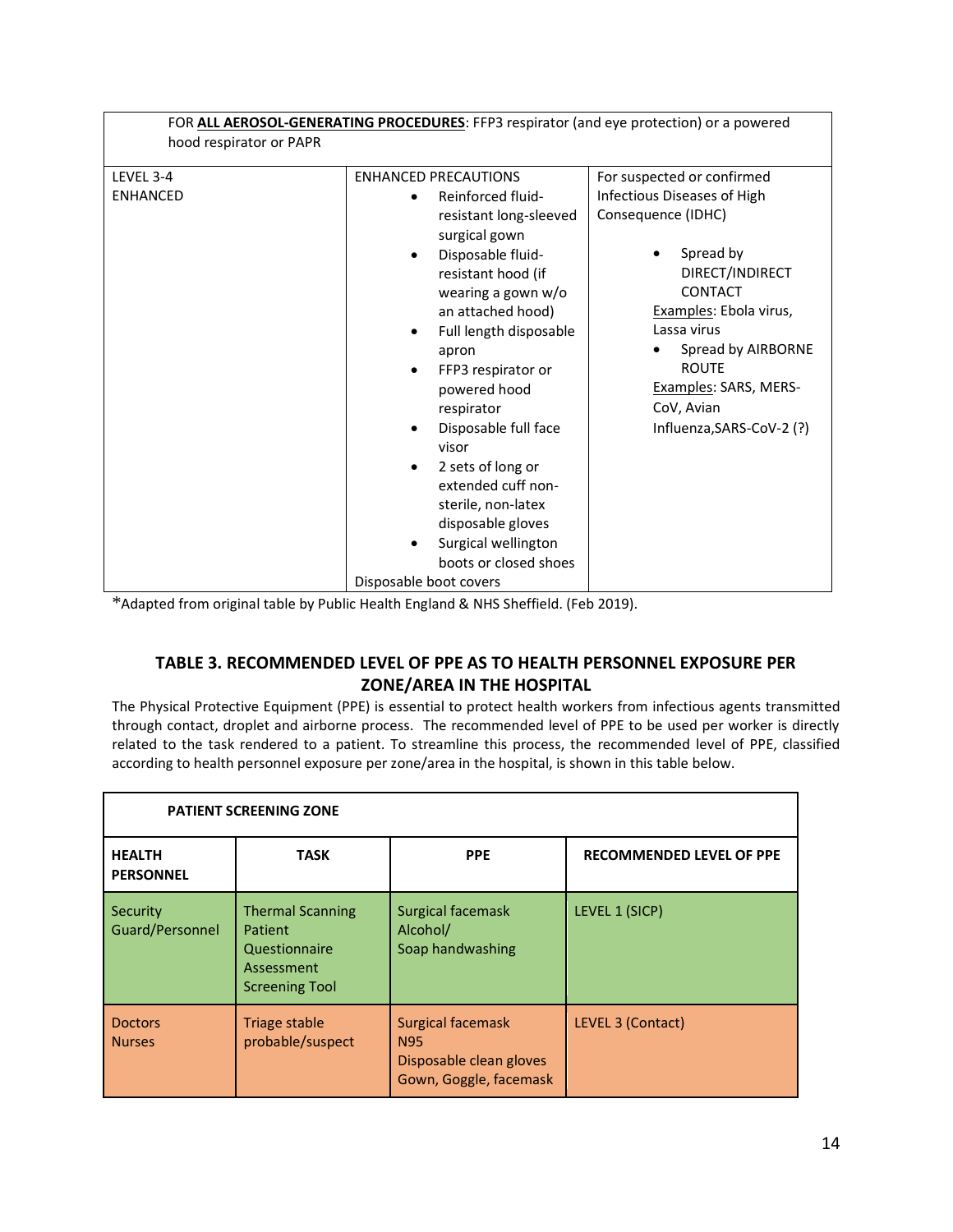| <b>Doctors Nurses</b>                                              | Initial evaluation of<br>unstable<br>probable/suspect at<br>triage area                    | <b>Surgical cap</b><br>Goggles/eye-visors<br><b>Face shield</b><br>N95 mask<br>Waterproof gown<br>Double disposable gloves<br>Leg cover                                  | LEVEL 3-4 (Contact, Droplet)                                                       |
|--------------------------------------------------------------------|--------------------------------------------------------------------------------------------|--------------------------------------------------------------------------------------------------------------------------------------------------------------------------|------------------------------------------------------------------------------------|
| <b>BORNE)</b>                                                      |                                                                                            |                                                                                                                                                                          | PATIENT IN TRANSIT TO PUI TREATMENT ZONE/DELIVERY/OR COMPLEX (AMBULANCE/STRETCHER- |
| <b>HEALTH</b><br><b>PERSONNEL</b>                                  | <b>TASK</b>                                                                                | <b>PPE</b>                                                                                                                                                               | <b>RECOMMENDED LEVEL OF PPE</b>                                                    |
| Paramedics and<br><b>Ambulance Driver</b><br><b>Utility Worker</b> | To transport and<br>carry patients with<br>probable/suspect<br>or confirmed COVID<br>$-19$ | <b>N95</b><br>Disposable gloves<br>Gown<br>Goggles/face shield                                                                                                           | LEVEL 2-3                                                                          |
| <b>Utility</b><br>Worker/Janitorial                                | To disinfect the<br>ambulance                                                              | <b>N95</b><br>Disposable gloves<br>Gown<br>Goggles/face shield                                                                                                           | <b>LEVEL 1</b>                                                                     |
| <b>PATIENT TREATMENT ZONE</b>                                      |                                                                                            |                                                                                                                                                                          |                                                                                    |
| <b>OPD (LOW RISK)</b>                                              |                                                                                            |                                                                                                                                                                          |                                                                                    |
| <b>Doctors</b><br><b>Nurses</b>                                    | Consultation of<br>non-Probable<br>/suspect<br>patients/pregnant                           | Surgical facemask<br>face shield/goggles                                                                                                                                 | LEVEL 1                                                                            |
| ER                                                                 |                                                                                            |                                                                                                                                                                          |                                                                                    |
| <b>Doctors</b><br><b>Nurses</b>                                    | Consultation of<br>Probable/suspect<br>/COVID-19<br>pregnant patient                       | Medical cap/hood<br>Goggles<br><b>Face shield</b><br>N95/respirator mask<br><b>Medical protective</b><br>Coverall<br>Disposable gloves<br>Legs cover<br>waterproof/boots | LEVEL 3                                                                            |
| <b>ICU/NICU (HIGH RISK)</b>                                        |                                                                                            |                                                                                                                                                                          |                                                                                    |
| <b>Doctors</b><br><b>Nurses</b>                                    | Management of<br>Probable/suspect<br>/COVID-19<br>pregnant patient                         | Medical cap/hood<br><b>Goggles</b><br><b>Face shield</b><br>N95/respirator mask                                                                                          | LEVEL $3-*4$                                                                       |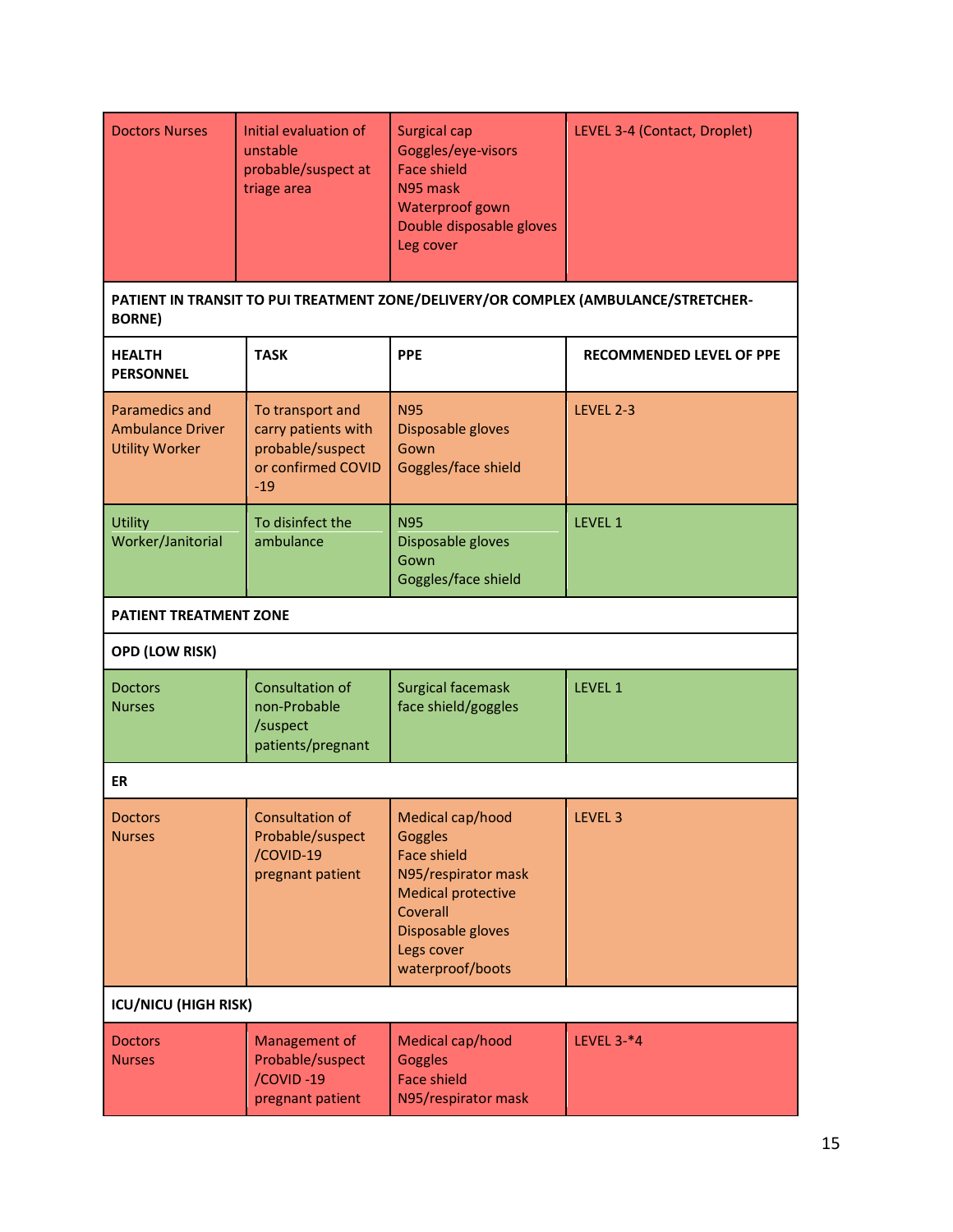|                                 | *Aerosol<br>Generating<br><b>Procedures likely</b>                                                                             | <b>Medical protective</b><br>Coverall<br>Disposable gloves<br>Legs cover<br>waterproof/boots                                                                                    |                   |
|---------------------------------|--------------------------------------------------------------------------------------------------------------------------------|---------------------------------------------------------------------------------------------------------------------------------------------------------------------------------|-------------------|
| <b>WARD</b>                     |                                                                                                                                |                                                                                                                                                                                 |                   |
| <b>Doctors</b><br><b>Nurses</b> | Management of<br>Probable/suspect<br>/COVID-19<br>postpartum<br>patients<br>*Aerosol<br>Generating<br><b>Procedures likely</b> | Medical cap/hood<br>Goggles<br><b>Face shield</b><br>N95/respirator mask<br><b>Medical protective</b><br>Coverall<br>Disposable gloves<br>Legs cover<br>waterproof/boots        | LEVEL $3-*4$      |
| LABOR ROOM/OR/DR COMPLEX        |                                                                                                                                |                                                                                                                                                                                 |                   |
| <b>Doctors</b><br><b>Nurses</b> | Labor and Delivery<br>of Probable/suspect<br>/COVID-19 patient<br>*Aerosol<br>Generating<br><b>Procedures likely</b>           | Medical cap/hood<br><b>Goggles</b><br><b>Face shield</b><br>N95/respirator mask<br><b>Medical protective</b><br>Coverall<br>Disposable gloves<br>Legs cover<br>waterproof/boots | <b>LEVEL 3-*4</b> |
|                                 | NON-TREATMENT HOSPITAL ZONES/AREAS                                                                                             |                                                                                                                                                                                 |                   |
| Accounting/Billing/<br>Cashier  | Receive cash/ paper<br>money payments                                                                                          | Disposable gloves<br>Face mask<br>Full face visor/goggle                                                                                                                        | Level 1 SIPC      |
| Accounting/Billing/<br>Cashier  | Receive cash/ paper<br>money payments                                                                                          | Disposable gloves<br>Face mask<br>Full face visor/goggle                                                                                                                        | Level 1 SIPC      |
| HR/IT/Medical<br>Record         | <b>Heavy handlers of</b><br>papers/surfaces                                                                                    | <b>Surgical facemask</b><br>Disposable gloves                                                                                                                                   | Level 1 SIPC      |
| Kitchen/Mess Hall               | <b>Food Handlers</b><br>Indirect contact<br>with exposed<br>personnel                                                          | Face mask<br>Disposable gloves                                                                                                                                                  | Level 1 SIPC      |
| Pharmacy                        | Issue medicines and<br>supplies                                                                                                | Face mask<br>Disposable gloves                                                                                                                                                  | Level 1 SIPC      |
| <b>Executive Offices</b>        | Indirect contact                                                                                                               | <b>Face Mask</b>                                                                                                                                                                | Level 1 SIPC      |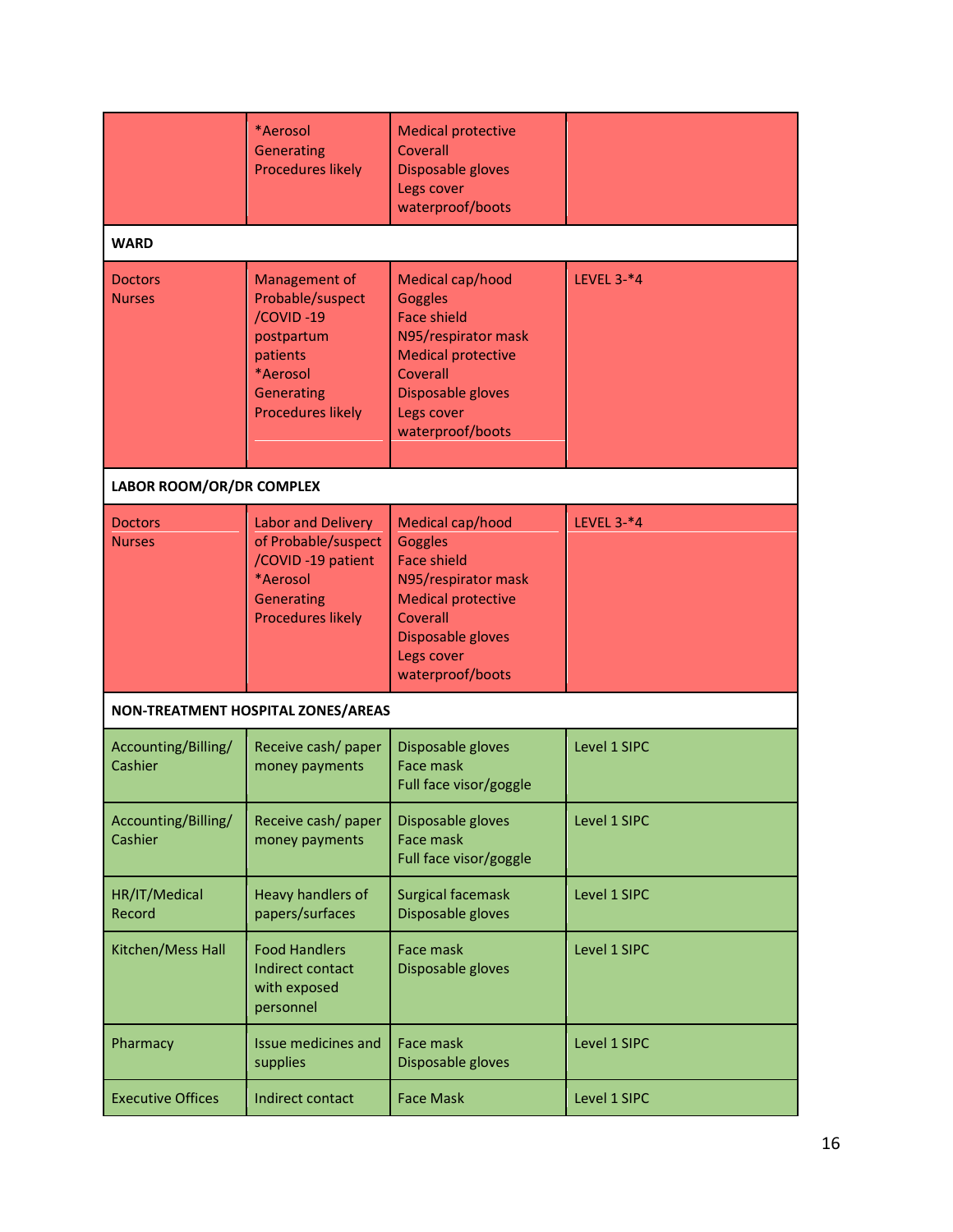|                                                                | with<br>probable/suspect                                  |                                                                                                              |           |
|----------------------------------------------------------------|-----------------------------------------------------------|--------------------------------------------------------------------------------------------------------------|-----------|
| <b>Hospital Support</b><br>Group/Janitorial<br><b>Services</b> | Clean patient's<br>bathrooms<br>Disinfect patient<br>Room | <b>N95</b><br><b>Gloves</b><br><b>Face shield</b><br><b>Water Repellant Gown</b><br><b>Boots</b><br>Head cap | Level 2-3 |

Figure 1a. PPE Levels in Lowest to Low Risk Areas (with permission from Philippine General Hospital- Information, Education, Communication)

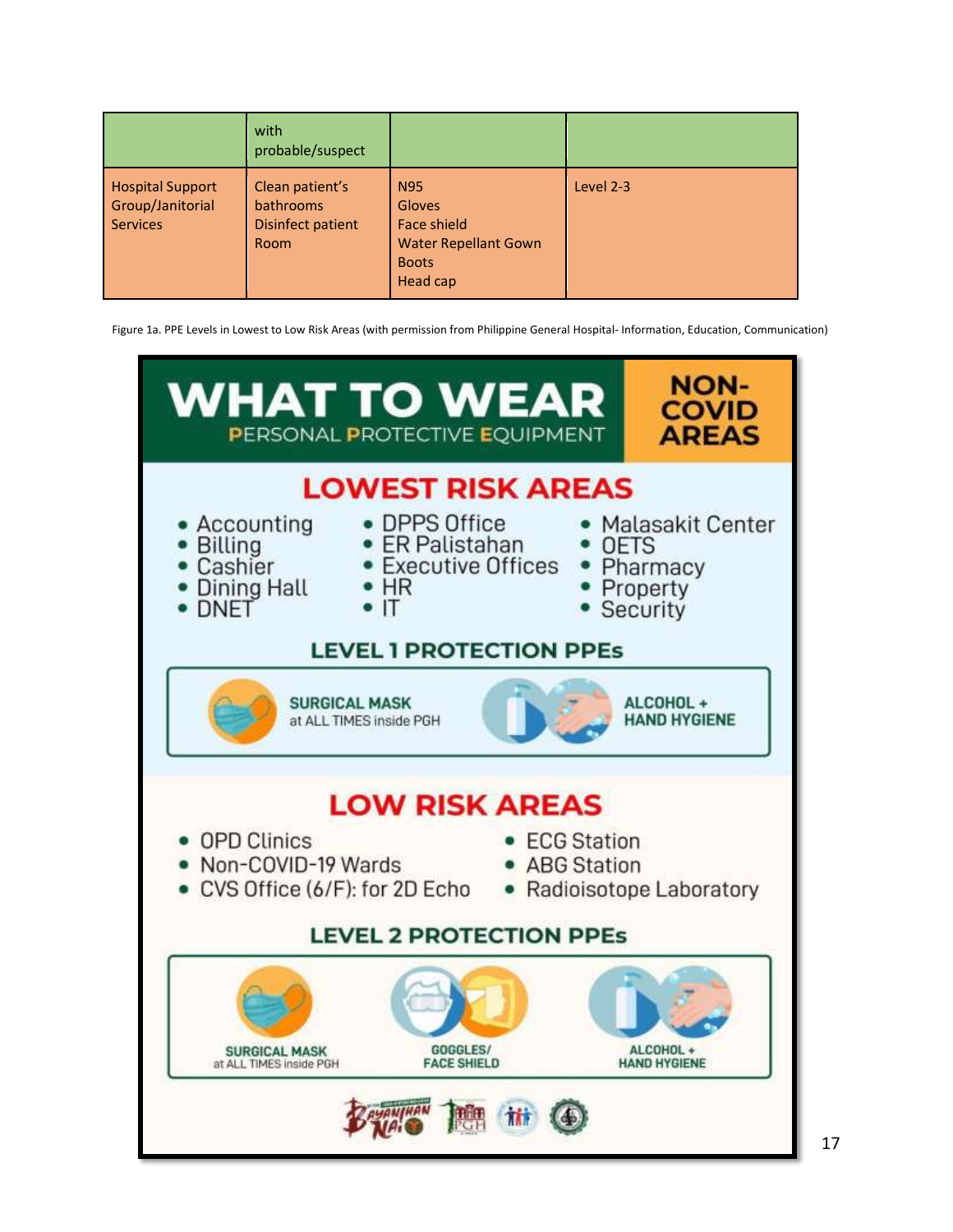Figure 1b. PPE Levels in Moderate Risk Areas (with permission from Philippine General Hospital- Information, Education, Communication)

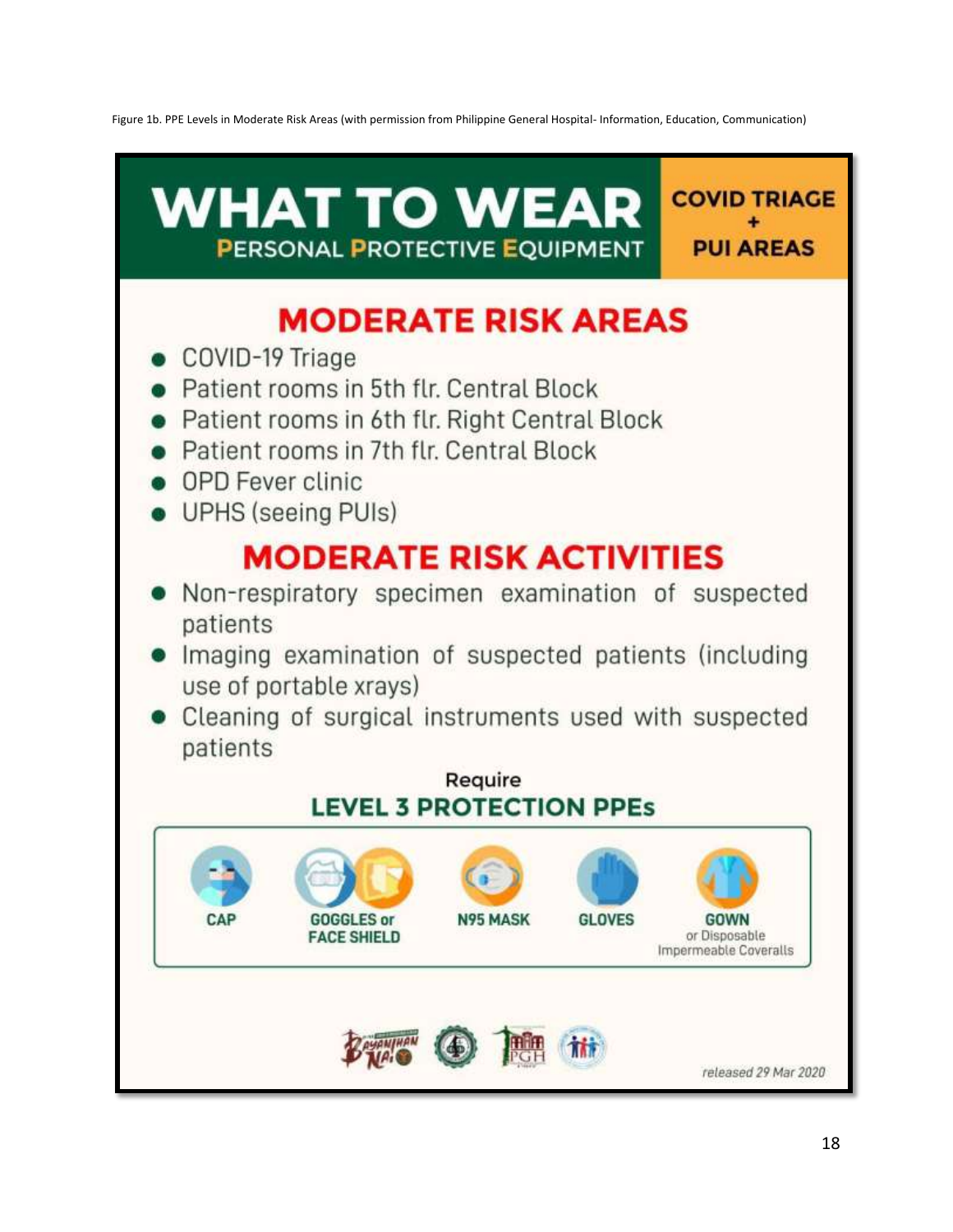Figure 1c. PPE Levels in High Risk Areas (with permission from Philippine General Hospital- Information, Education, Communication)

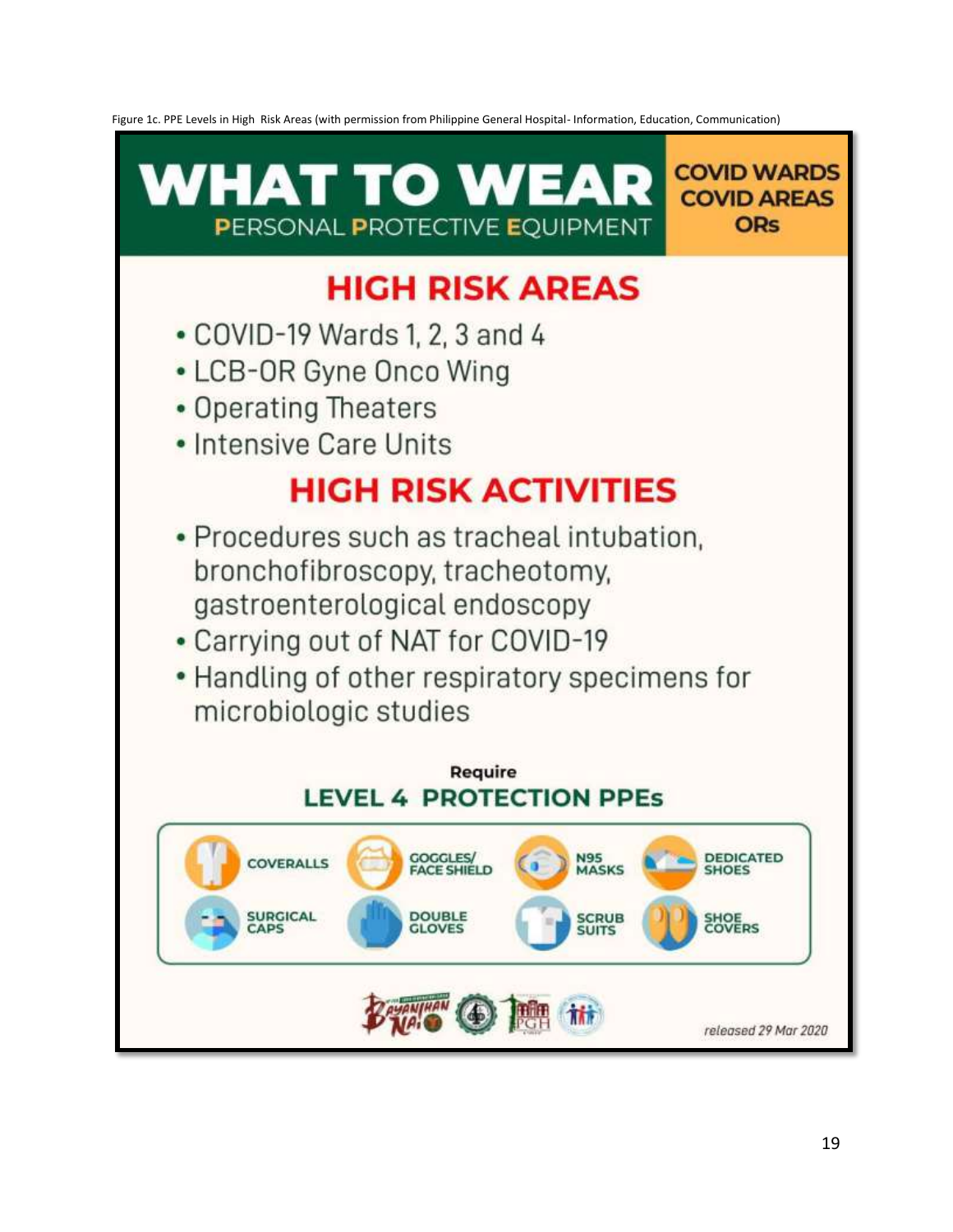

Figure 2. Infographics on HCW Safety Reminders (with permission from Philippine General Hospital- Information, Education, Communication)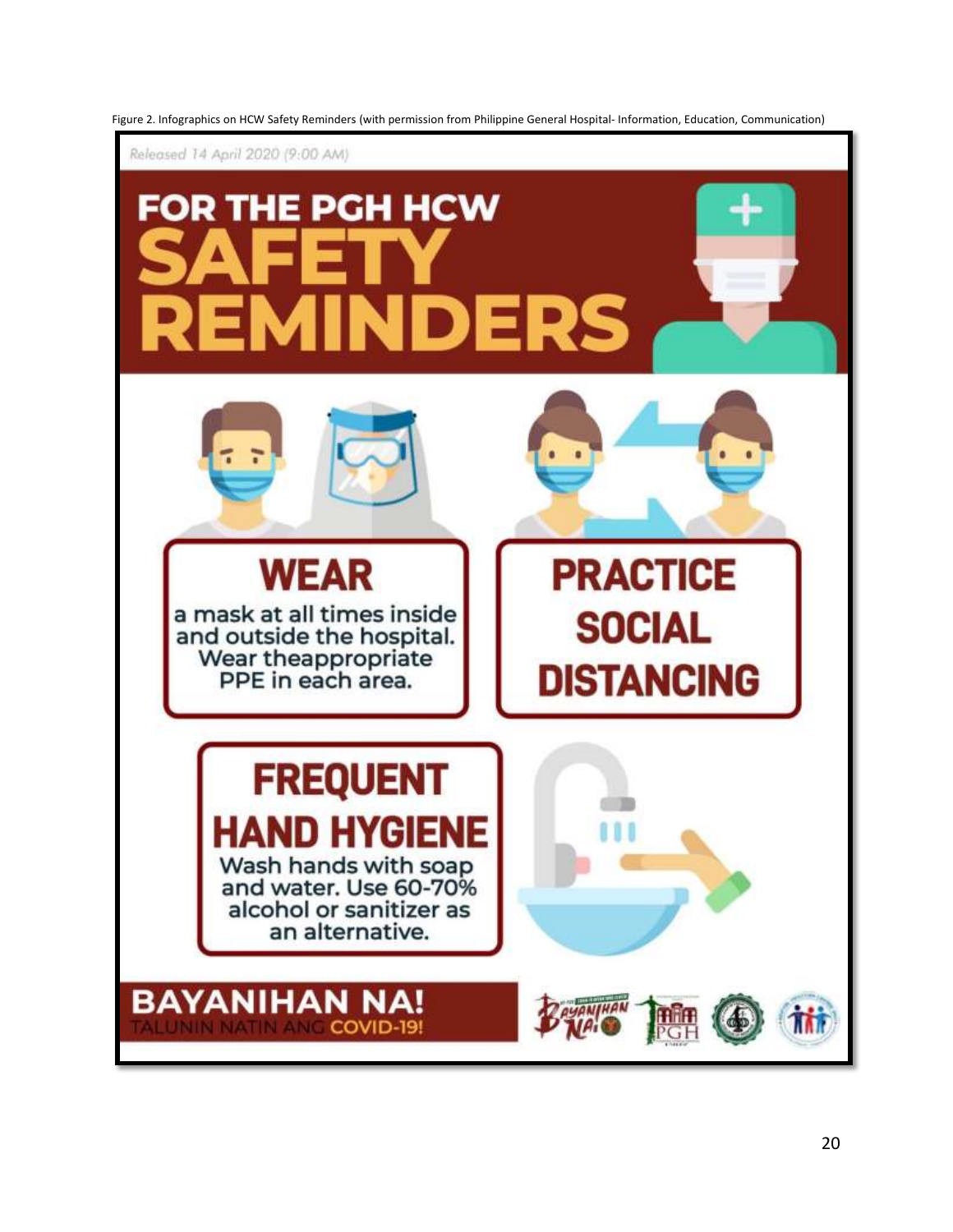Figure 3. Infographics for patients (with permission from Philippine General Hospital- Information, Education, Communication)